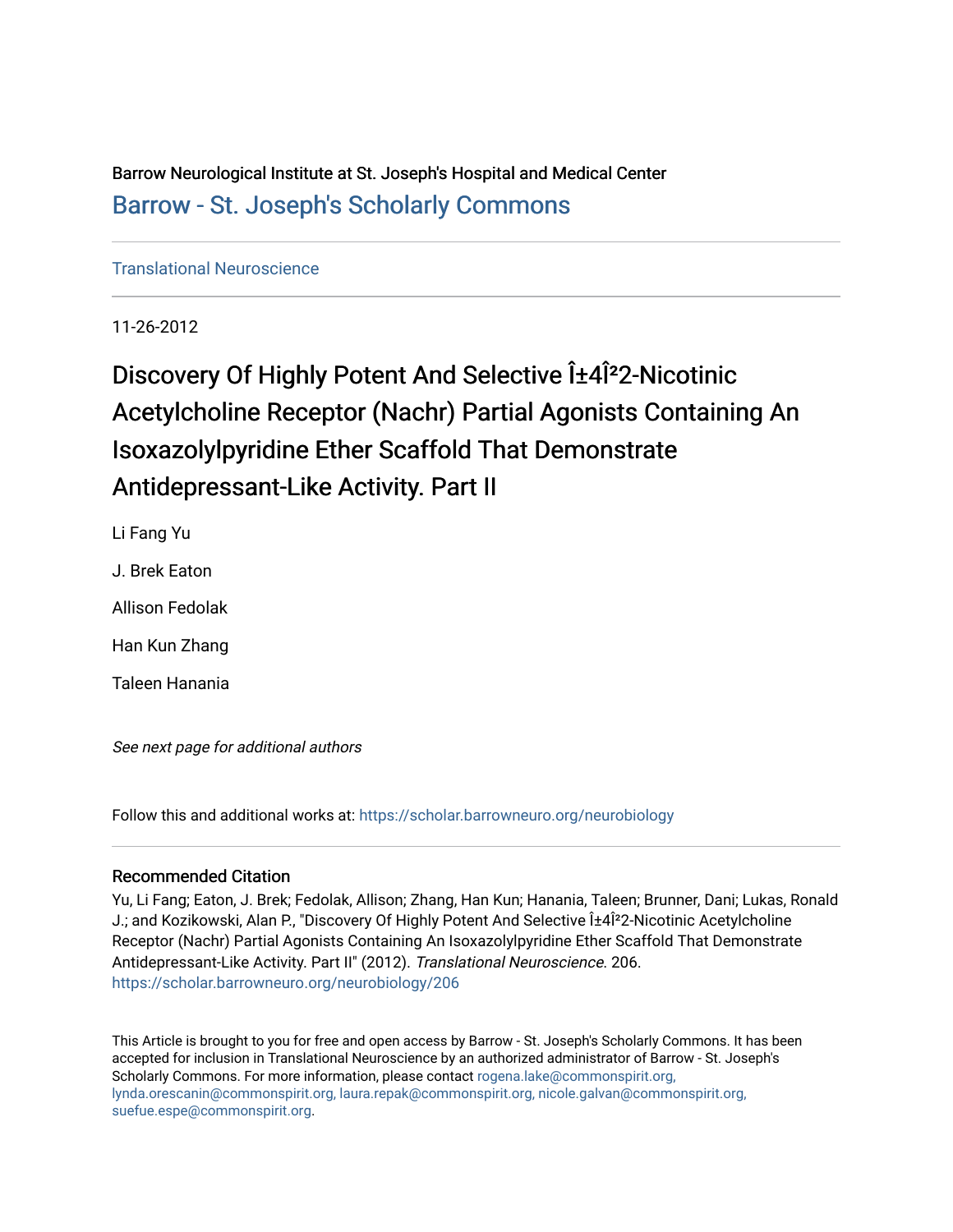## Authors

Li Fang Yu, J. Brek Eaton, Allison Fedolak, Han Kun Zhang, Taleen Hanania, Dani Brunner, Ronald J. Lukas, and Alan P. Kozikowski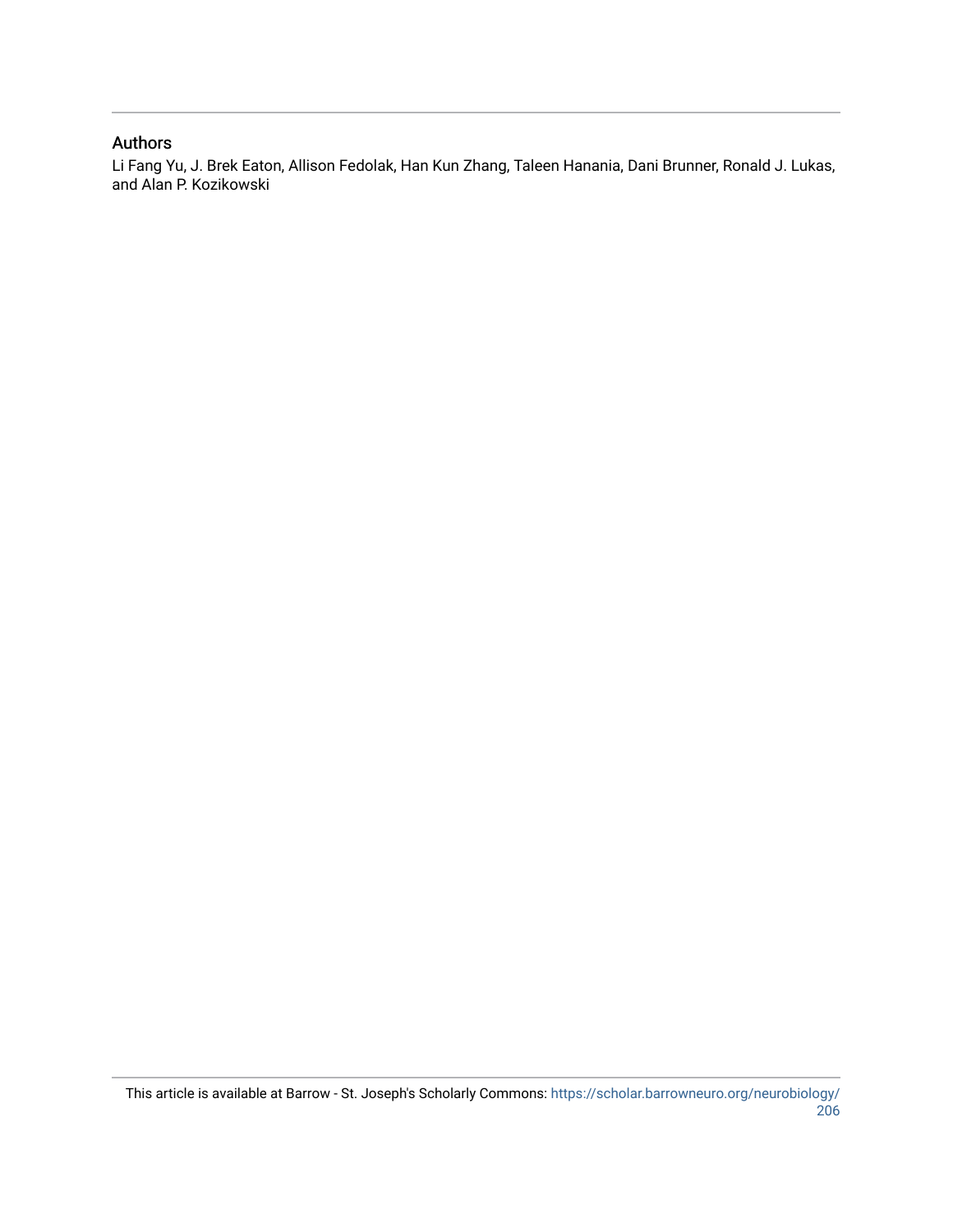# Journal of **Medicinal Chemistry**

# Discovery of Highly Potent and Selective  $\alpha$ 4 $\beta$ 2-Nicotinic Acetylcholine Receptor (nAChR) Partial Agonists Containing an Isoxazolylpyridine Ether Scaffold that Demonstrate Antidepressantlike Activity. Part II

Li-Fang Yu,<sup>†</sup> J. Brek Eaton,<sup>‡</sup> Allison Fedolak,<sup>§</sup> Han-Kun Zhang,<sup>†</sup> Taleen Hanania,<sup>§</sup> Dani Brunner,<sup>||,§</sup> Ronald J. Lukas, $\frac{4}{3}$  and Alan P. Kozikowski $*$ , $\frac{4}{3}$ 

† Drug Discovery Program, Department of Medicinal Chemistry and Pharmacognosy, University of Illinois at Chicago, 833 South Wood Street, Chicago, Illinois 60612, United States

‡ Division of Neurobiology, Barrow Neurological Institute, 350 West Thomas Road, Phoenix, Arizona 85013, United States

§ PsychoGenics, Inc., 765 Old Saw Mill River Road, Tarrytown, New York 10591, United States

∥ Department of Psychiatry, Columbia University, NYSPI, 1051 Riverside Drive, New York 10032, United States

ABSTRACT: In our continued efforts to develop  $\alpha$ 4 $\beta$ 2-nicotinic acetylcholine receptor (nAChR) partial agonists as novel antidepressants having a unique mechanism of action, structure−activity relationship (SAR) exploration of certain isoxazolylpyridine ethers is presented. In particular, modifications to both the azetidine ring present in the starting structure 4 and its metabolically liable hydroxyl side chain substituent have been explored to improve compound druggability. The pharmacological characterization of all new compounds has been carried out using  $[^3\mathrm{H}]$ epibatidine binding studies together with functional assays based on  $86Rb^{+}$  ion flux



measurements. We found that the deletion of the metabolically liable hydroxyl group or its replacement by a fluoromethyl group not only maintained potency and selectivity but also resulted in compounds showing antidepressant-like properties in the mouse forced swim test. These isoxazolylpyridine ethers appear to represent promising lead candidates in the design of innovative chemical tools containing reporter groups for imaging purposes and of possible therapeutics.

#### ■ INTRODUCTION

Neuronal nAChRs are pentameric complexes assembled from varying combinations of subunits  $(\alpha 2-\alpha 10, \beta 2-\beta 4)$  that belong to the cys-loop superfamily of ligand-gated ion channels.<sup>[1,2](#page-12-0)</sup> Each nAChR subunit consists of a large aminoterminal extracellular domain (ECD), a transmembrane domain comprising four  $α$ -helices (M1–M4), and a variable cytoplasmic domain between M3 and M4. Acetylcholine (ACh) binding sites are formed between the subunit interfaces of the ECD bound by the cys-loop containing, primary face of an  $\alpha$ -type subunit and the adjacent, complementary face of the neighboring subunit. When acutely activated by endogenous acetylcholine (ACh) or exogenous nicotinic ligands, nAChR channels transiently open, allowing Na<sup>+</sup>, K<sup>+</sup>, and  $\text{Ca}^{2+}$  cations to flow across the plasma membrane to induce cellular responses. Prolonged exposure to ACh or nicotinic agonists causes a gradual decrease in the rate of this ionic response, leading to a high affinity, longer-lasting, functionally inactive state, via a process referred to as desensitization. nAChRs are broadly distributed in both the central and peripheral nervous systems, and they can mediate excitatory neurotransmission and modulate actions of other neurotransmitters, including the monoamines dopamine (DA), norepinephrine (NE), and serotonin  $(5-HT)$ .<sup>[3](#page-12-0)</sup> Previous studies have shown that nAChRs

are promising targets for the treatment of depression, especially for the patients who do not respond to selective serotonin reuptake inhibitors (SSRIs).[4](#page-12-0)−[6](#page-12-0)

Among the nAChRs,  $\beta$ 2 subunit-containing complexes ( $\beta$ 2\*nAChRs, where the \* indicates that other nAChR subunits are known or possible partners in the receptor assembly) are believed to be involved in the antidepressant effects of some nicotinic ligands and the tricyclic antidepressant (TCA) amitriptyline. For example,  $\beta$ 2 subunit-knockout mice show decreased immobility compared to the wild-type mice in the Porsolt forced swim test (FST), indicating that the absence of  $\beta$ 2\*-nAChR-mediated signaling could manifest itself in an antidepressant-like phenotype in vivo.<sup>[7](#page-12-0)</sup> Additionally, the antidepressant-like effect of the nAChR antagonist mecamylamine in the FST was diminished when the  $\beta$ 2-subunit was knocked out.[8](#page-12-0) Similarly, the antidepressant-like effects of the nAChR agonist sazetidine-A and of the TCA amitriptyline were absent in mice lacking the  $\beta$ 2-subunit.<sup>[7,9](#page-12-0)</sup> Moreover, the activity of citalopram and reboxetine in the mouse FST was enhanced by agonists of  $\alpha$ 4 $\beta$ 2\*-nAChRs, suggesting the involvement of  $\beta$ 2-subunits in mediating these beneficial effects.<sup>[10](#page-12-0)</sup> Despite

See https://pubs.acs.org/sharingguidelines for options on how to legitimately share published articles.

Received: August 9, 2012 Published: October 23, 2012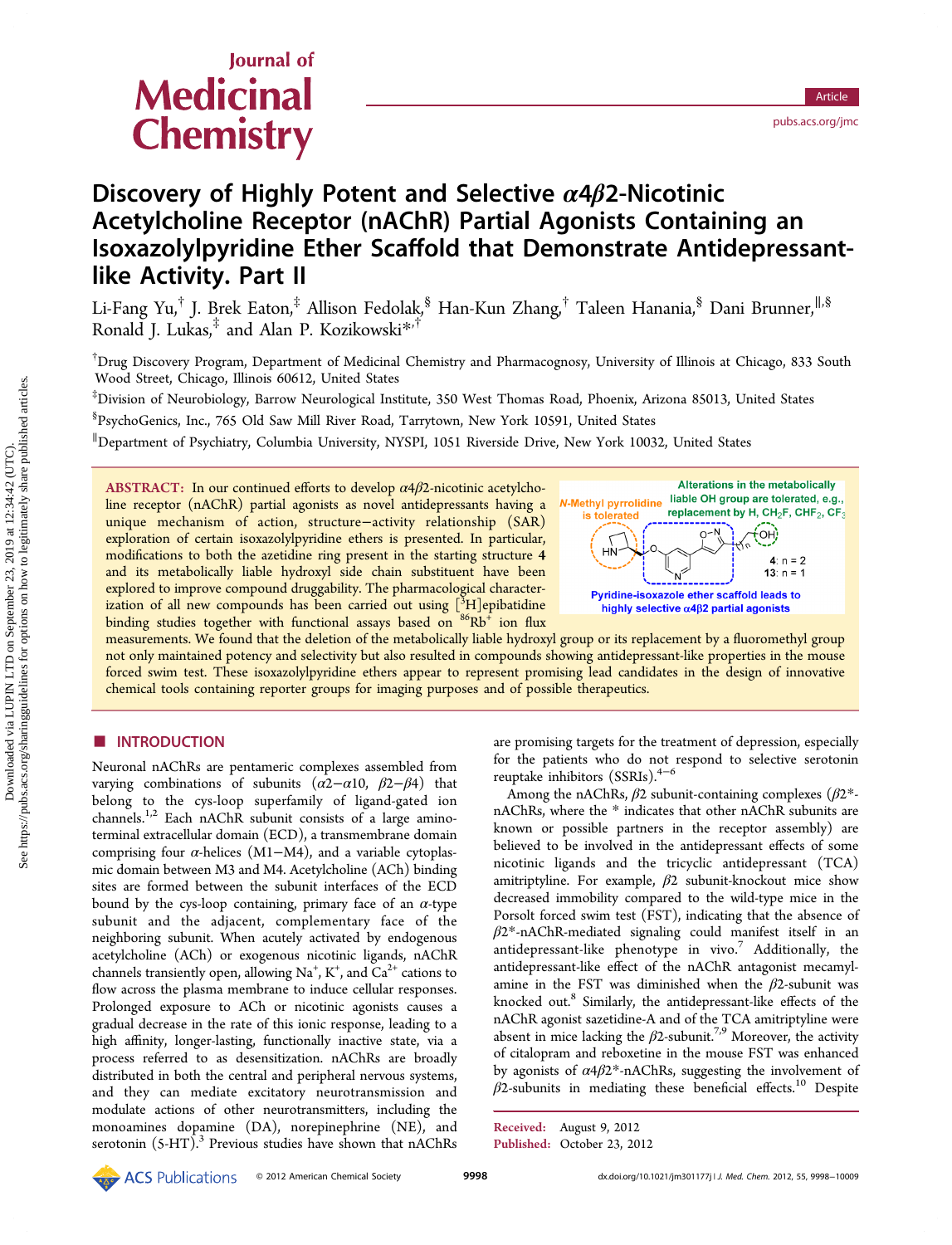studies indicating that the S-enantiomer of mecamylamine (TC-5214) that shows antidepressant-like effects in animal models,<sup>[11](#page-12-0)</sup> recent phase III human trial findings assessing efficacy of TC-5214 when used as an adjunct therapy in patients that are nonresponders to treatment using the traditional antidepressant citalopram failed to confirm earlier indications of the ligand's antidepressant potential.<sup>[12](#page-12-0)</sup> This suggests that simple nAChR inactivation is not sufficient to produce antidepressant effects in treatment-resistant patients, although the lack of nAChR subtype specificity may also limit TC-5214's antidepressant efficacy. For example, although the main ganglionic nAChR subtype  $(\alpha 3\beta 4^*$ -nAChRs) is expressed at a relatively low level in the brain, blockade of  $\alpha$ 3 $\beta$ 4\*-nAChRs may result in unwanted side effects in vivo, including dysregulation of the autonomic nervous system, and  $\alpha 3\beta 4^*$ nAChRs also are sensitive to antagonism by mecamylamine. Given these considerations, we continue to pursue ligands highly selective for  $\beta$ 2\*-nAChRs as potential novel antidepressants, as do other groups in academia or the pharmaceutical industry.

A-85380 (1) is a 3-pyridyl ether that exhibits high potency and selectivity for  $\alpha$ 4 $\beta$ 2-nAChRs ( $K_i$  = 0.05 nM for rat brain receptors, 0.04 nM for human brain receptors) relative to human  $\alpha$ 7-nAChRs ( $K_i = 148$  nM) or muscle-type  $\alpha 1\beta 1\gamma\delta$ nAChRs  $(K_i = 314 \text{ nM})$  (Figure 1).<sup>[13](#page-12-0)</sup> Functionally, compound



Figure 1. Structures of A-85380 and some of its analogues.

1 acts as a potent activator of both the human  $\alpha$ 4 $\beta$ 2-nAChRs  $(EC_{50} = 0.7 \mu M)$  and ganglionic nAChRs  $(EC_{50} = 0.8 \mu M)$ . It is also a full agonist of human  $\alpha$ 7-nAChRs (EC<sub>50</sub> = 8.9  $\mu$ M) compared to nicotine. Sazetidine-A (2), an analogue of compound 1 having an alkynyl substituent attached to the 5 position of the pyridine ring, was identified as a highly potent partial  $\alpha$ 4 $\beta$ 2-nAChR agonist. Compared to compound 1, its selectivity relative to the ganglionic  $\alpha 3\beta 4^*$ - and homomeric  $\alpha 7$ nAChRs is highly improved. The robust antidepressant-like effects of compound 2 were confirmed in the forced swim, tail suspension, and novelty-induced hypophagia tests.<sup>[9](#page-12-0),[14,15](#page-13-0)</sup> However, the acetylenic bond in compound 2 may be oxidized to generate a labile, highly reactive oxirene. This metabolic transformation is a potential source of toxicity and discouraged further advancement of compound 2. Novel analogues were designed to avoid the acetylene functional group while maintaining the important pharmacophoric elements of compound 2. Previous work in our group has described the discovery of a novel series of  $\alpha$ 4 $\beta$ 2-nAChRs partial agonists via replacing the metabolically unstable acetylene bond of compound 2 with a substituted cyclopropane or isoxazole ring, resulting in compounds 3 or 4, which exhibited antidepressant-like efficacy in the mouse  $\operatorname{FST}^{16,17}$  $\operatorname{FST}^{16,17}$  $\operatorname{FST}^{16,17}$  $\operatorname{FST}^{16,17}$  $\operatorname{FST}^{16,17}$  Compound 4 is a highly selective  $\alpha$ 4 $\beta$ 2-nAChR partial agonist with a  $K_i$ value of 0.7 nM and an  $EC_{50}$  value of 36 nM. The favorable in

vitro and in vivo pharmacological profiles of these ligands warrant further molecular optimization to create new antidepressant drug candidates. In this paper, we describe the synthesis, structure−activity relationship studies, and pharmacological evaluation of the isoxazolylpyridine ether series of nAChR ligands. Selected compounds were further assessed in behavioral tests relevant for the treatment of depression.

Rational Design and Synthesis of Isoxazolylpyridine Ether nAChR Ligands. In our previous studies of analogues of compound 4, we found that a side chain length of two or three carbon atoms was optimal for biological activity.<sup>[17](#page-13-0)</sup> We thus chose to synthesize the isoxazolylpyridine ether ligands bearing a two or three carbon side chain counting from the isoxazole ring to the hydroxyl group or other functional group at the chain terminus. As compounds that contain hydroxyl groups are generally prone to metabolic clearance via glucuronidation and sulfation, we explored several approaches to lower this probability of metabolism-related liabilities. Our initial effort was to replace the hydroxyl group with a methoxy group. Given that the length of the C−F bond (1.41 Å) is similar to that of the C−O bond (1.43 Å), we next designed analogues in which the hydroxyl group was replaced by a fluoromethyl or difluoromethyl group. To better understand the SAR of the right-hand chain, analogues featuring a terminal morpholine ring, carbamate function, or alkyl group were designed.

The isoxazolylpyridine ether ligands 13, 18, 21, and 23−32 were synthesized utilizing the routes shown in Scheme [1.](#page-4-0) The nitro compounds 9 and 11 were obtained in two steps from commercially available 3-nitropropionic acid or 4-nitrobutyric acid methyl ester. The desired isoxazoles 12, 15, 17, 20, and 22 were synthesized via 1,3-dipolar cycloaddition of nitrile oxides, derived from the nitro compounds, to the previously reported alkynes 5−7. Subsequent deprotection of the precursors 12, 17, 20, and 22 with TFA yielded the final compounds 13, 18, 21, and 23. The preparation of compounds 24−32 proceeded through the common intermediates 14, 16, and 19, which were obtained by removal of the TBS group from 12, 15, or 17. The methoxy analogue 24 was obtained from the alcohol 14 via methylation and subsequent deprotection. The aldehyde prepared from the alcohol 16 by Swern oxidation was converted to a gem-difluoride using the stable and mild reagent, (diethylamino)difluorosulfonium tetrafluoroborate (XtalFluor-E), in conjunction with  $Et<sub>3</sub>N·3HF$  as a promoter. After removal of the Boc group, the gem-difluoride 25 was obtained as its trifluoroacetate salt. The primary alcohols 14, 16, and 19 were transformed to the corresponding tosylates or iodides, followed by nucleophilic substitution with tetrabutylammonium fluoride (TBAF) or morpholine and removal of the Boc protecting group to afford the derivatives 26, 27, and 28. The carbamate analogues 29−32 were prepared by reaction of 14 or 19 with the corresponding isocyanates. All the final compounds were obtained as trifluoroacetates and were purified by HPLC. The number of equivalents of TFA in these nonstoichiometric compounds was determined by elemental analysis.

The syntheses of the isoxazolylpyridine ethers 38, 39, 42, and 43 are described in Scheme [2.](#page-4-0) Intermediate 34 was formed via the Sonogashira coupling of 3-(benzyloxy)-5-bromopyridine (33) and ethynyl(trimethyl)silane followed by the removal of the TMS group. The alkyne 34 underwent 1,3-dipolar cycloaddition with nitrile oxides to form the corresponding isoxazoles 35−37. Sequential removal of the benzyl group and Mitsunobu reaction with Boc-protected  $2(S)$ -azetidinylmethanol afforded the trifluoroacetates 38 and 39 after removal of the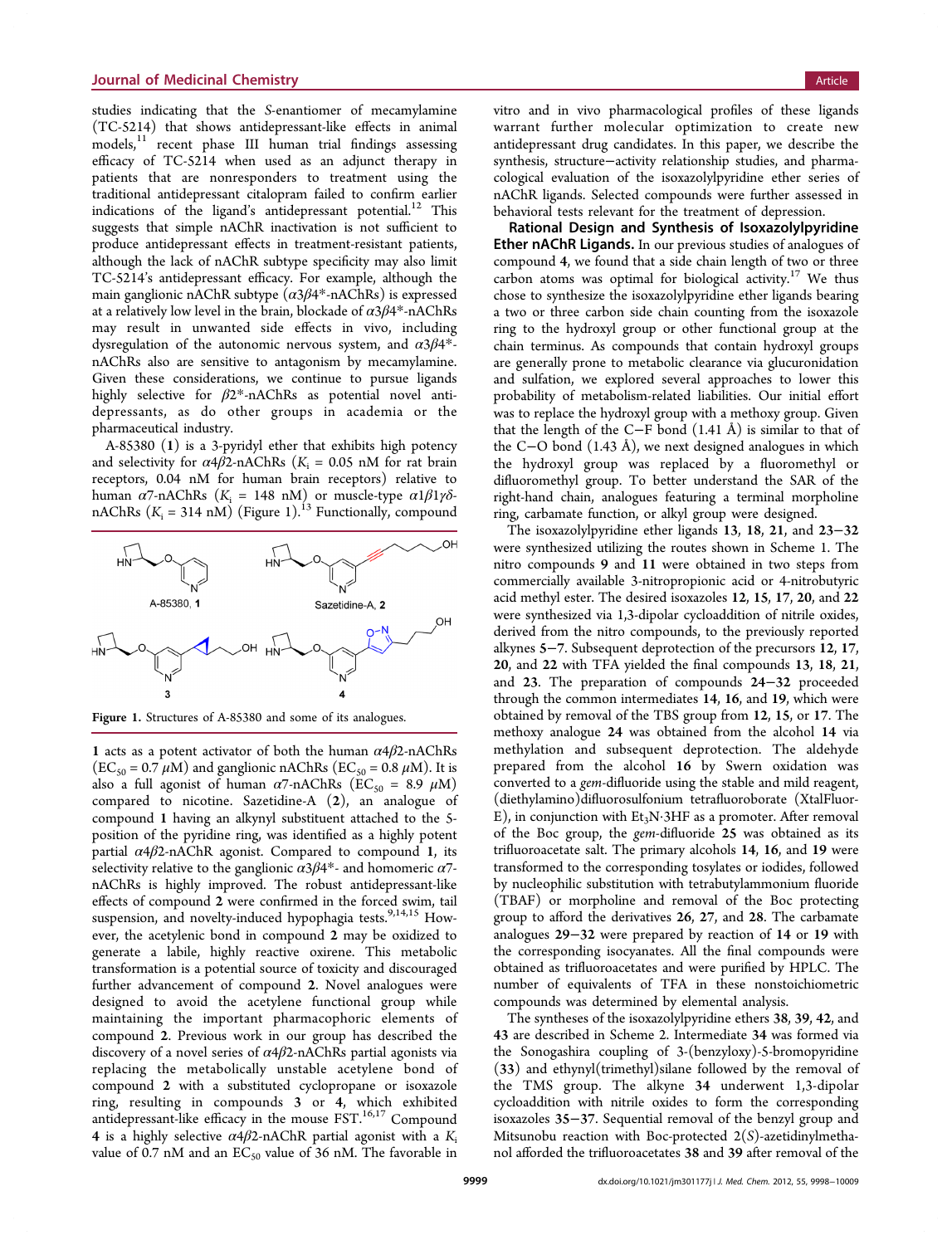<span id="page-4-0"></span>

 $a^a$ Reagents and conditions: (a) 9 or 11, PhNCO, Et<sub>3</sub>N, PhMe; (b) TFA,  $CH_2Cl_2$ ; (c) TBAF, THF; (d) NaH,  $CH_3I$ , DMF; (e) (i)  $(COCl)<sub>2</sub>$ , DMSO,  $CH<sub>2</sub>Cl<sub>2</sub>$ , (ii) XtalFluor-E, Et<sub>3</sub>N·3HF; (f) TsCl, Et<sub>3</sub>N, DMAP, CH<sub>2</sub>Cl<sub>2</sub>; (g) I<sub>2</sub>, PPh<sub>3</sub>, imidazole, CH<sub>2</sub>Cl<sub>2</sub>; (h) morpholine, CH<sub>3</sub>CN; (i)  $H_2NR^1$ , PhNCO; (j) BH<sub>3</sub>·THF, THF; (k) TBSCl, DMAP,  $Et_3N$ ,  $CH_2Cl_2$ .

Boc group under acidic conditions. Compounds 42 and 43 were synthesized by employing the same strategy starting from the commercially available amino acid 40 as shown in Scheme 2.

#### ■ RESULTS AND DISCUSSION

In Vitro Characterization: Radioligand Binding Studies. In vitro binding affinities of the 17 compounds 13, 18, 21, 23−32, 38, 39, 42, and 43 were determined by the standard [<sup>3</sup>H]epibatidine binding assay at seven rat nAChR subtypes.<sup>[18](#page-13-0)</sup> As shown in Table [1,](#page-5-0) these compounds generally demonstrated good selectivity for the  $\beta$ 2<sup>\*</sup>-nAChRs ( $\alpha$ 2 $\beta$ 2-,  $\alpha$ 3 $\beta$ 2-,  $\alpha$ 4 $\beta$ 2-, and  $\alpha$ 4 $\beta$ 2\*-nAChRs) over the  $\beta$ 4\*-nAChRs ( $\alpha$ 3 $\beta$ 4-,  $\alpha$ 2 $\beta$ 4-, and  $\alpha$ 4 $\beta$ 4-nAChRs) compared to nicotine and varenicline. Most of the compounds exhibited nanomolar or subnanomolar binding affinities for both the  $\alpha$ 4 $\beta$ 2- and  $\alpha$ 4 $\beta$ 2\*-nAChRs while showing very weak binding affinity for  $\alpha$ 3 $\beta$ 4-nAChRs with K<sub>i</sub> values of greater than 7000 nM, indicating that unwanted side effects associated with the ganglionic  $\alpha$ 3 $\beta$ 4-nAChR subtype would be unlikely. The previously reported azetidine 13 is very potent at

#### Scheme 2<sup>a</sup>



a Reagents and conditions: (a) ethynyl(trimethyl)silane, CuI,  $PdCl<sub>2</sub>(PPh<sub>3</sub>)<sub>2</sub>$ ,  $PPh<sub>3</sub>$ ,  $Et<sub>3</sub>N$ , 60 °C; (b) TBAF, THF; (c) O<sub>2</sub>N- $(CH_2)_3CF_3$ ,  $O_2N(CH_2)_2CH_3$ , or 11, PhNCO, Et<sub>3</sub>N, PhMe; (d) 10% Pd/C, H<sub>2</sub>; (e) 2-(hydroxymethyl)azetidine-1-carboxylic acid tert-butyl ester, azodicarbonyldipiperidide (ADDP), "Bu<sub>3</sub>P, PhMe; (f) TFA,  $CH_2Cl_2$ ; (g) (i)  $Boc_2O$ , NaHCO<sub>3</sub>, THF, H<sub>2</sub>O, (ii) BH<sub>3</sub>·THF, THF; (h) ADDP,  $^nBu_3P$ , 5-[3-[2-[tert-butyl(dimethyl)silyloxy]ethyl]isoxazol-5-yl]pyridin-3-ol, PhMe.

 $\beta$ 2\*-nAChRs, with K<sub>i</sub> values ranging from 0.6 to 15.4 nM. Ring expansion of the azetidine ring to a pyrrolidine ring (compound 13 vs compound 18) resulted in at least 30-fold less potency at all the  $\beta$ 2<sup>\*</sup>-nAChRs tested, including  $\alpha$ 2 $\beta$ 2- (31.6 nM),  $\alpha$ 4 $\beta$ 2-(23.1 nM), and  $\alpha$ 4 $\beta$ 2<sup>\*</sup>-nAChRs (176 nM). N-Methylation on the pyrrolidine ring (compound 23) restored the binding affinities to those displayed by compound 13. Similarly, chain elongation at the right-hand side alkoxy group of pyrrolidine 21 also gave low single-digit nanomolar binding affinities. Replacement of the azetidine ring with the 3-azabicyclo[3.1.0] hex-2-yl group as in 42 and 43 resulted in more than a 300-fold decrease in binding affinities at β2\*-nAChRs (213 and 296 nM at  $\alpha$ 4 $\beta$ 2-nAChR). Taken together, the smaller azetidine ring was found to give more potent binding at  $\beta$ 2\*-nAChRs compared to the larger pyrrolidine or bicyclic amine rings, with the exception of the N-methyl pyrrolidine 23.

In reference to the isoxazolyl side chain, the O-methylation of compound 13 did not significantly alter binding affinities at the  $\beta$ 2\*-nAChRs. Replacement of the terminal hydroxyl group with mono-, di-, or trifluoro substituents (compounds 25, 26, and 39) in general maintained binding affinities. Deletion of the hydroxyl group (compound 38) also resulted in similar binding affinities, indicating that the hydroxyl group does not comprise an essential pharmacophoric element for receptor recognition. However, substitution of the hydroxyl group with an ionizable morpholine ring (compound 27 vs 13, 28 vs 18) decreased the binding affinities. Ring expansion of the azetidine 27 to the pyrrolidine 28 gave a further decrease (approximately 3-fold) in binding affinities, consistent with the previous observations recorded for the pyrrolidine 18. The morpholine analogues 27 and 28 were inactive at all  $\beta$ 4\*-nAChRs ( $\alpha$ 2 $\beta$ 4,  $\alpha$ 3 $\beta$ 4, and  $\alpha$ 4 $\beta$ 4). Attachment of a carbamoyl group at the terminal hydroxyl group (compounds 29−32) maintained, in general, the subnanomolar to nanomolar binding affinities at the  $\beta 2^*$ nAChRs. In this carbamate series, the pyrrolidines 30 and 32 were again found to be approximately 5-fold less potent than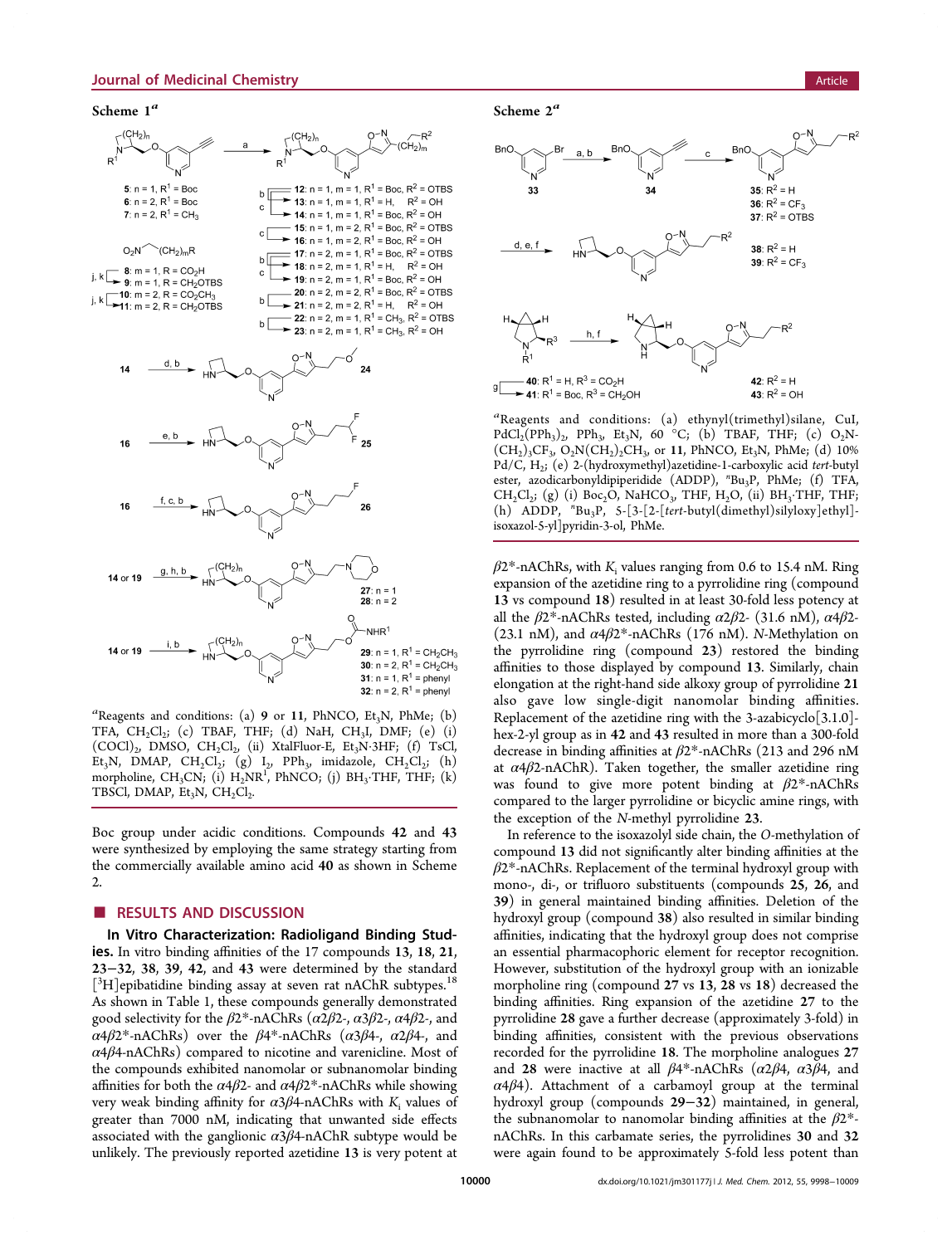## <span id="page-5-0"></span>Table 1. Affinities of 17 Ligands for Rat nAChR Subtypes Defined by Competition for  $[^3\mathrm{H}]$ Epibatidine Binding

|                       |                      |                      |                   | $K_i$ (nM) <sup>a</sup> |                      |                        |                      |
|-----------------------|----------------------|----------------------|-------------------|-------------------------|----------------------|------------------------|----------------------|
| compd                 | $\alpha$ 2 $\beta$ 2 | $\alpha$ 2 $\beta$ 4 | $\alpha 3\beta 2$ | $\alpha$ 3 $\beta$ 4    | $\alpha$ 4 $\beta$ 2 | $\alpha 4\beta 2^{*b}$ | $\alpha$ 4 $\beta$ 4 |
| 13                    | $1.0 \pm 0.2$        | 935                  | $15.4 \pm 4.1$    | $>10^4$                 | $0.6 \pm 0.1$        | $3.0 \pm 0.4$          | 1790                 |
| 18                    | $31.6 \pm 4.0$       | 2820                 | 1080              | $NA^d$                  | $23.1 \pm 2.8$       | 176                    | NA                   |
| 21                    | $4.8 \pm 0.8$        | 4266                 | $72.4 \pm 13$     | NA                      | $6.8 \pm 2.5$        | $10.2 \pm 2.7$         | 1288                 |
| 23                    | $3.2 \pm 0.7$        | 2399                 | $93 \pm 22$       | NA                      | $1.3 \pm 0.4$        | $16.2 \pm 2.8$         | 912                  |
| 24                    | $1.7 \pm 0.2$        | 3631                 | $22.9 \pm 4.6$    | NA                      | $1.1 \pm 0.2$        | $4.9 \pm 0.6$          | 637                  |
| 25                    | $0.9 \pm 0.1$        | 1023                 | $11.7 \pm 2.4$    | $>10^4$                 | $0.5 \pm 0.1$        | $4.0 \pm 0.5$          | $18.6 \pm 2.8$       |
| 26                    | $1.0 \pm 0.1$        | 1445                 | $19.5 \pm 3.9$    | NA                      | $0.4 \pm 0.1$        | $2.7 \pm 0.3$          | 170                  |
| 27                    | $12.3 \pm 2.1$       | NA                   | $117 \pm 21$      | NA                      | $11.0 \pm 4.1$       | $26.3 \pm 6.8$         | NA                   |
| 28                    | $74 \pm 13$          | NA                   | 575               | NA                      | $32 \pm 12$          | 132                    | NA                   |
| 29                    | $1.4 \pm 0.4$        | 2042                 | $12.3 \pm 3.2$    | NA                      | $0.5 \pm 0.1$        | $2.3 \pm 0.3$          | 355                  |
| 30                    | $5.8 \pm 1.3$        | 9550                 | $87 \pm 22$       | NA                      | $2.3 \pm 0.2$        | $15.1 \pm 2.3$         | 1905                 |
| 31                    | $0.8 \pm 0.2$        | 513                  | $9.8 \pm 1.7$     | NA                      | $0.4 \pm 0.2$        | $3.7 \pm 1.0$          | 102                  |
| 32                    | $6.2 \pm 1.0$        | 1413                 | $60 \pm 11$       | NA                      | $2.0 \pm 0.8$        | $21.4 \pm 5.5$         | 513                  |
| 38                    | $0.5 \pm 0.1$        | 631                  | $8.9 \pm 1.8$     | 7079                    | $0.4 \pm 0.1$        | $1.7 \pm 0.2$          | $98 \pm 14$          |
| 39                    | $1.1 \pm 0.1$        | 1188                 | $33 \pm 12$       | NA                      | $0.6 \pm 0.1$        | $5.1 \pm 0.6$          | 300                  |
| 42                    | 285                  | NA                   | 5967              | NA                      | 213                  | 993                    | NA                   |
| 43                    | 449                  | NA                   | 6433              | NA                      | 296                  | 1313                   | NA                   |
| nicotine <sup>c</sup> | 5.5                  | 70                   | 29                | 260                     | 4.9                  | 9.8                    | 23                   |
| varenicline $^e$      |                      |                      |                   | 86                      | 0.4                  |                        | 110                  |

 $^a$ See [Experimental Section.](#page-6-0) SEM values are not provided for  $K_{\rm i}$  values >100 nM.  $^b$ a4 $\beta$ 2\*, endogenous receptors prepared from rat forebrain. Besides  $α4$  and  $β2$ , other unidentified subunits may also be present. Details are provided in the [Experimental Section.](#page-6-0)  $K_i$  values for nicotine are taken from the PDSP Assay Protocol Book. <sup>d</sup>NA: not active, defined as <50% inhibition of binding in the primary assay at 10  $\mu$ M.  ${}^eK_i$  values for varenicline are the protocol Book. <sup>d</sup>NA: not active, defined as <50% inhibition from the literature.<sup>[19](#page-13-0)</sup>

|  |  | Table 2. Potencies and Efficacies of Ligand Agonism and Inactivation of Human $\alpha 4\beta 2$ -nAChRs <sup>a</sup> |  |
|--|--|----------------------------------------------------------------------------------------------------------------------|--|
|  |  |                                                                                                                      |  |

|             |                |                 | agonism                               |                                       | inactivation   |                 |                              |
|-------------|----------------|-----------------|---------------------------------------|---------------------------------------|----------------|-----------------|------------------------------|
| compd       | $EC_{50}$ (nM) | $pEC_{50}$      | HS- $\alpha$ 4 $\beta$ 2 efficacy (%) | LS- $\alpha$ 4 $\beta$ 2 efficacy (%) | $IC_{50}$ (nM) | $pIC_{50}$      | inactivation efficacy $(\%)$ |
| 13          | 43             | $7.37 \pm 0.19$ | $69 \pm 5.6$                          | $-7.8 \pm 3.8$                        | 32             | $7.50 \pm 0.26$ | $68 \pm 4.9$                 |
| 18          | >100           | $<$ 7           | $ND^b$                                | $\mbox{\sc ND}$                       | >100           | $\rm ND$        | ND                           |
| 21          | >100           | $<$ 7           | $\rm ND$                              | $\mbox{\sc ND}$                       | >100           | $\rm ND$        | ND                           |
| 23          | 98             | $7.01 \pm 0.08$ | $65 \pm 7.9$                          | $-3.1 \pm 5.1$                        | 110            | $6.96 \pm 0.04$ | $76 \pm 1.4$                 |
| 24          | 95             | $7.02 \pm 0.42$ | $60 \pm 4.9$                          | $-1.5 \pm 3.1$                        | 98             | $7.01 \pm 0.18$ | $79 \pm 5.6$                 |
| 25          | 66             | $7.18 \pm 0.28$ | $56 \pm 6.6$                          | $-2.4 \pm 4.2$                        | 79             | $7.10 \pm 0.19$ | $80 \pm 5.7$                 |
| 26          | 38             | $7.42 \pm 0.38$ | $61 \pm 6.2$                          | $-3.6 \pm 3.9$                        | 50             | $7.30 \pm 0.19$ | $79 \pm 4.8$                 |
| 27          | >100           | $<$ 7           | ND                                    | ND                                    | >100           | ND              | ND                           |
| 28          | >100           | $<$ 7           | ND                                    | $\mbox{\sc ND}$                       | >100           | $\rm ND$        | ND                           |
| 29          | 28             | $7.55 \pm 0.08$ | $30 \pm 6.5$                          | $1.2 \pm 2.9$                         | 50             | $7.30 \pm 0.19$ | $81 \pm 4.9$                 |
| 30          | >100           | $<$ 7           | ND                                    | $\mbox{\sc ND}$                       | >100           | $\rm ND$        | $\rm ND$                     |
| 31          | 35             | $7.45 \pm 0.12$ | $12 \pm 6.1$                          | $4.8 \pm 2.7$                         | 117            | $6.93 \pm 0.21$ | $85 \pm 9$                   |
| 32          | >100           | $<$ 7           | ND                                    | ND                                    | >100           | $\rm ND$        | ND                           |
| 38          | 51             | $7.29 \pm 0.34$ | $84 \pm 4.1$                          | $-2.7 \pm 2.6$                        | 32             | $7.50 \pm 0.15$ | $74 \pm 3.1$                 |
| 39          | 54             | $7.27 \pm 0.11$ | $29 \pm 4.7$                          | $0.14 \pm 1.5$                        | 83             | $7.08 \pm 0.09$ | $92 \pm 2.7$                 |
| 42          | >100           | $<$ 7           | ND                                    | ND                                    | >100           | ND              | ND                           |
| 43          | >100           | $<$ 7           | ND                                    | ND                                    | >100           | ND              | ND                           |
| nicotine    | 295            | $6.53 \pm 0.05$ | $124 \pm 8.5$                         | $70 \pm 5.9$                          | 427            | $6.37 \pm 0.06$ | $92 \pm 2.1$                 |
| varenicline | 1096           | $5.96 \pm 0.18$ | $106 \pm 5.9$                         | $34 \pm 3.3$                          | 39             | $7.41 \pm 0.08$ | $83 \pm 0.95$                |

a<br>See [Experimental Section](#page-6-0) for details. The term "inactivation" is used because compounds may be acting to desensitize receptors or as competitive or noncompetitive antagonists, and further work is needed to make such a distinction. Potencies ( $EC_{50}$  or  $IC_{50}$  values) and efficacies were measured for actions at a mixture of high-sensitivity (HS) and low-sensitivity (LS)  $\alpha$ 4 $\beta$ 2-nAChRs. Reported errors are the standard error of the mean (SEM) for all values.  $b$ ND: not determined. The efficacy was not determined if the  $EC_{50}$  or the  $IC_{50}$  value was greater than 100 nM.

the corresponding azetidines 29 and 31. Additionally, three of the most potent  $\alpha$ 4 $\beta$ 2- and  $\alpha$ 4 $\beta$ 2\*-nAChR ligands, 13, 25, and 38, were tested at  $\alpha$ 7- and  $\alpha$ 7\*-nAChRs ( $\alpha$ 7\*, endogenous receptors prepared from rat forebrain), where they were found to show no activity.

In Vitro Functional Characterization. In functional studies, all compounds were tested using  $86Rb^+$  ion efflux

assays and SH-EP1-h $\alpha$ 4 $\beta$ 2 (expressing human  $\alpha$ 4 $\beta$ 2-nAChRs), SH-SY5Y ( $\alpha$ 3 $\beta$ 4\*-nAChRs), or TE671/RD ( $\alpha$ 1 $\beta$ 1 $\gamma$ δ-nAChRs) cells. Abilities of ligands to stimulate ion flux were characterized as  $EC_{50}$  values, and inhibition by ligands following 10 min preincubation on ion flux responses to a challenge concentration of a nicotinic full agonist were characterized as inactivation  $IC_{50}$  values. In general, the observed trends in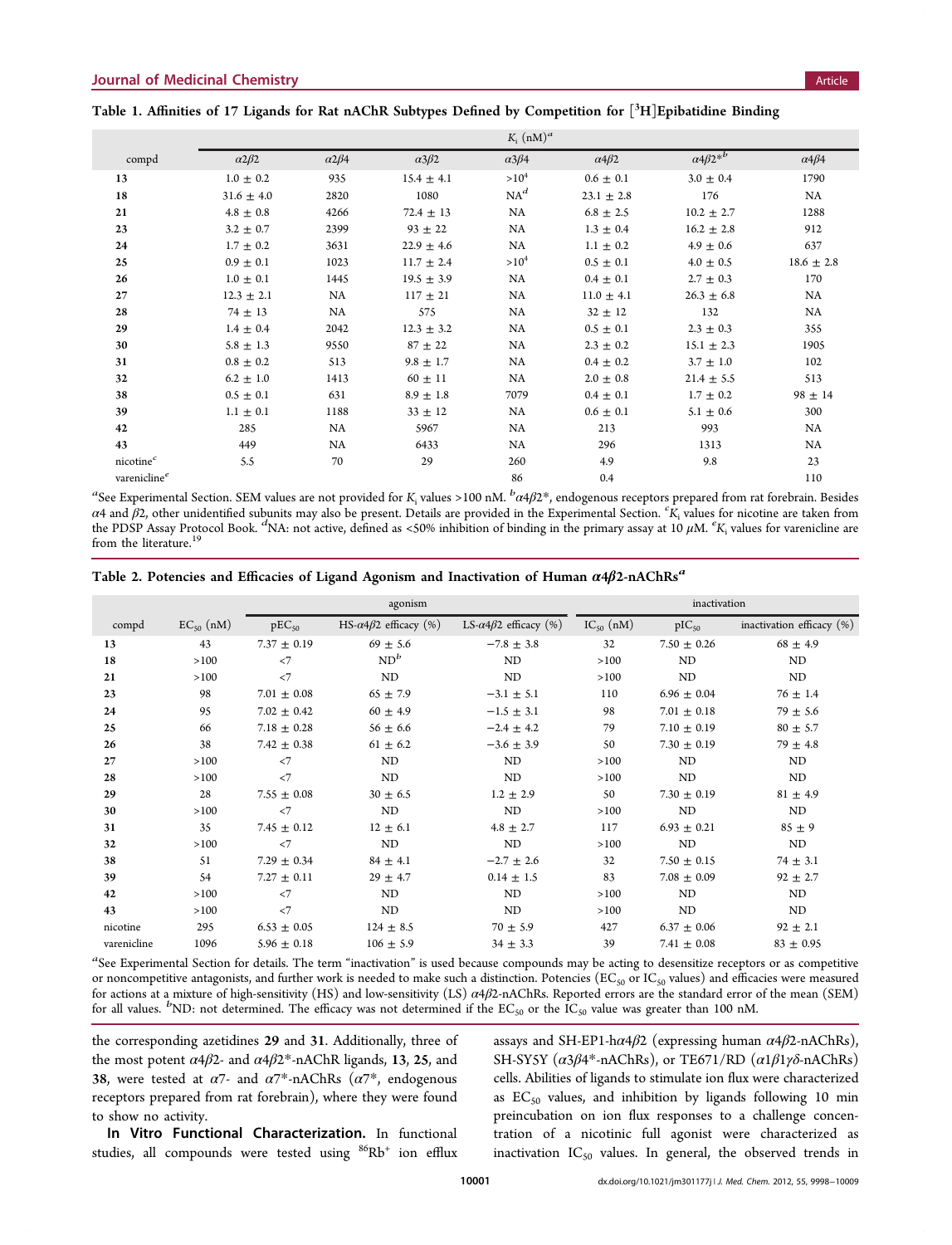<span id="page-6-0"></span>the binding affinities presented in Table [1](#page-5-0) carried over to the functional assay data (Table [2\)](#page-5-0). First, none of the ligands was active at  $\alpha 3\beta 4^*$ - or  $\alpha 1\beta 1\gamma\delta$ -nAChRs (EC<sub>50</sub> or IC<sub>50</sub> values were >1000 nM; data not shown because of this lack of activity). Acting at human  $\alpha$ 4 $\beta$ 2-nAChRs (Table [2](#page-5-0)), azetidine 13 possesses an agonist  $EC_{50}$  value of 43 nM and an inactivation  $IC_{50}$  value of 32 nM. Compound 18, which is the pyrrolidine analogue of compound 13, was found to possess lower functional activities ( $EC_{50}$  and  $IC_{50}$  values greater than 100 nM). However, in contrast to the trends observed in the binding affinities for the pyrrolidines 21 and 23, which are similar to those of compound 13, the functional activities of these two compounds are lower than those of compound 13. The methoxy analogue 24 was found to be 2-fold less active in the  $EC_{50}$  agonism assay and 3-fold less active in the  $IC_{50}$ inactivation assay. The mono-, di- and trifluoro analogues 25, 26, and 39 all gave very similar  $EC_{50}$  values to that of the azetidine 13, but with approximately 2-fold less active  $IC_{50}$ values. The morpholine analogues 27 and 28 were found to be less active in the functional assays, consistent with the binding data. For the carbamate series (compounds 29−32), the azetidines  $29$  and  $31$  have  $EC_{50}$  values similar to that of compound 13, whereas the corresponding pyrrolidines 30 and 32 have lower functional activities. The bicyclic ring substituted analogues 42 and 43 were also found to be less active functionally in comparison to compound 13, also consistent with their binding profiles. Interestingly, the simple ethyl analogue 38 showed the highest HS efficacy value of 84%, while the carbamates exhibited the lowest HS efficacies (31, 12%; 29, 30%). None of the compounds displayed significant agonist or antagonist activity at ganglionic  $\alpha 3\beta 4^*$ - or muscle-type  $\alpha 1\beta 1\gamma\delta$ nAChRs, even at the highest concentration tested (10  $\mu$ M).

It is informative to compare the SAR profile for the present isoxazolylpyridine ether series (Tables [1](#page-5-0) and [2](#page-5-0)) to that reported previously for analogues of epibatidine (Figure 2). It has been



Figure 2. Structural comparison of phenyl-bearing epibatidine analogues and the isoxazolylpyridine ethers.

shown that the attachment of a phenyl ring to the 3-position of the pyridine ring present in epibatidine maintains approximately the same binding affinity at male rat cerebral cortex nAChRs.[20](#page-13-0) This observed trend is consistent with our findings showing that the incorporation of an isoxazole ring at the 5 position of the isoxazolylpyridine scaffold does not dramatically alter the binding affinities at  $\alpha$ 4 $\beta$ 2-nAChRs (Table [1\)](#page-5-0) compared to the parent compound  $1,^{13}$  $1,^{13}$  $1,^{13}$  with the exception of the bicyclic amines 42 and 43. Table [2](#page-5-0) shows that the majority of the isoxazole-substituted analogues are potent partial agonists at  $\alpha$ 4 $\beta$ 2-nAChRs, while the parent compound 1 was reported to be a potent, full agonist.<sup>[21](#page-13-0)</sup> Therefore, in the pyridine−ether series, it can be concluded that the appendage

of an isoxazole ring to the 5-position of the pyridine ring maintains binding affinities at  $\alpha$ 4 $\beta$ 2-nAChRs while lowering the functional efficacy.

In Vivo Behavioral Studies: Mouse Forced Swim Test. Antidepressant efficacy was assessed with the mouse forced swim test, an assay in which a mouse is placed into a beaker of water, and the time spent passively floating in the water (immobility) is recorded (Figure [3\)](#page-7-0). Most traditional antidepressants decrease the amount of time the mouse spends immobile. Mice were administered compounds 25, 26, and 38 (5, 10, 30 mg/kg ip) or the SSRI antidepressant, sertraline, as a positive control (20 mg/kg). Drug administration produced a reduction in immobility, although it was not consistently dosedependent. Compound 38 was next tested at lower doses (1 and 3 mg/kg). Fisher's post hoc tests showed that compounds 25, 26, and 38 reduced immobility at all three tested doses, suggestive of antidepressant-like effects in vivo.

#### ■ **CONCLUSIONS**

In this paper, we describe the synthesis, pharmacological evaluation, and structure−activity relationships of a isoxazolylpyridine ether series of nAChR ligands. The majority of compounds belonging to this structural class were found to bind to both  $\alpha$ 4 $\beta$ 2- and  $\alpha$ 4 $\beta$ 2\*-nAChRs of rats with significantly higher affinity  $(K<sub>i</sub>$  values ranging from 0.4 to 176 nM) than to rat  $\alpha 3\beta 4$ -nAChRs ( $K_i > 8000$  nM). In functional studies, these ligands acted as potent partial agonists at human  $\alpha$ 4 $\beta$ 2-nAChRs and were totally inactive at both ganglionic α3β4\*- or muscle-type α1β1γδ-nAChRs. SAR analyses suggest that: (1) The appendage of an isoxazole ring to the 5-position of the pyridine nucleus of compound 1 maintained the binding affinities at  $\alpha$ 4 $\beta$ 2-nAChRs while lowering functional agonist efficacy, consistent with observations made in studies of some epibatidine analogues. (2) The unsubstituted azetidine ring is superior to the unsubstituted pyrrolidine ring for both binding affinity and functional activity, which is consistent with our previous findings. In the previously reported piperidylpyridine ether series, no agonist activity was observed for either the Nmethyl or  $NH$  pyrrolidine analogues.<sup>[22](#page-13-0)</sup> On the contrary, in the present isoxazolylpyridine ether series, the N-methyl pyrrolidine analogue 23 showed reasonable activity in the functional studies although its NH analogue 18 did not. (3) The unfunctionalized ethyl analogue 38 maintained biological activity comparable to the alcohol 13, thus suggesting that the hydroxyl group does not play an essential role in receptor recognition. Moreover, methoxy, morpholine, carbamate, and mono-, di-, or trifluoro analogues were also found to be tolerated. In the mouse forced swim model, the difluoromethyl group compound 25, fluoromethyl compound 26, and ethyl compound 38 all demonstrated potent antidepressant-like properties at all tested doses. Thus, the isoxazolylpyridine ether scaffold functions as a versatile building block for achieving selectivity for the  $\alpha$ 4 $\beta$ 2- over the  $\alpha$ 3 $\beta$ 4-nAChRs. Various types of functionality can be built into this assembly in order to alter ADMET parameters as well as to potentially prepare compounds containing reporter groups for imaging purposes. On the basis of this advantageous selectivity profile, these  $\alpha$ 4 $\beta$ 2-nAChR partial agonists warrant further study directed toward the design of a host of innovative chemical tools and potentially therapeutics.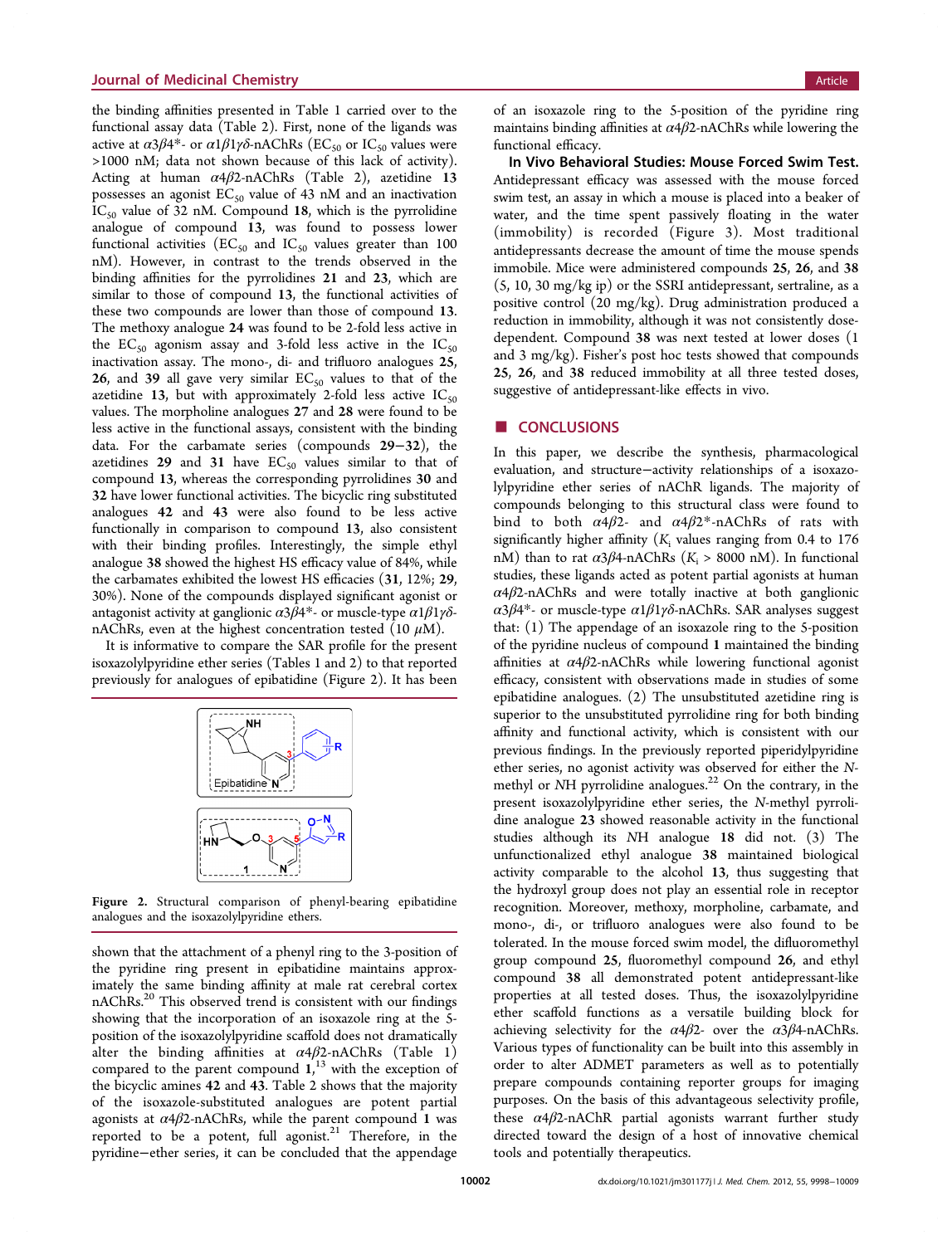<span id="page-7-0"></span>

Figure 3. Compounds 25, 26, and 38 reduced immobility in the mouse forced swim test at all tested doses (5, 10, and 30 mg/kg for compounds 25 and 26; 1, 3, 5, 10, and 30 mg/kg for compound 38). The SSRI, sertraline, produced the expected decrease in immobility. ANOVAs:  $F(4, 41) =$ 44.49, p < 0.0001 (top left);  $\overline{F}(4, 42) = 23.40$ , p < 0.0001 (top right); F (4, 44) = 35.99, p < 0.0001 (bottom left); F (4, 44) = 32.57, p < 0.0001 (bottom right). Fisher's PLSD posthoc test: \*\*ps < 0.0001 vs vehicle; \*ps < 0.05 vs vehicle). n = 9−10/group.

#### **EXPERIMENTAL SECTION**

Chemical Synthesis. General Methods. Starting materials, reagents, and solvents were purchased from commercial suppliers and used without further purification unless otherwise stated. Anhydrous THF and  $CH_2Cl_2$  were obtained by distillation over sodium wire or  $CaH<sub>2</sub>$ , respectively. All nonaqueous reactions were run under an argon atmosphere with exclusion of moisture from reagents, and all reaction vessels were oven-dried. The progress of reactions was monitored by TLC on  $SiO<sub>2</sub>$ . Spots were visualized by their quenching of the fluorescence of an indicator admixed to the  $SiO<sub>2</sub>$  layer or by dipping into  $KMnO_4$  solution followed by heating.  $SiO_2$  for column chromatography (CC) was of 230−400 mesh particle size, and an EtOAc/hexane mixture or gradient was used for elution unless stated otherwise. <sup>1</sup>H NMR spectra were recorded at a spectrometer frequency of 300 or 400 MHz, <sup>13</sup>C NMR spectra at 75 or 100 MHz, and <sup>19</sup>F NMR spectra at 376 MHz.  $CDCl<sub>3</sub>$ . <sup>1</sup>H chemical shifts are reported in  $\delta$  (ppm) using the  $\delta$  7.26 signal of CDCl<sub>3</sub> or the  $\delta$  4.80 signal of  $D_2O$  as internal standards. <sup>13</sup>C chemical shifts are reported in  $\delta$  (ppm) using the  $\delta$  77.23 signal of CDCl<sub>3</sub> as internal standard. <sup>13</sup>C NMR spectra in  $D_2O$  were not adjusted. Purities of all final compounds (>98%) were established by analytical HPLC, which was carried out on an Agilent 1100 HPLC system with a Synergi 4  $\mu$ Hydro-RP 80A column, with detection at 280 or 254 nm on a variable wavelength detector G1314A; flow rate = 1.4 mL/min; gradient of 0− 100% methanol in water (both containing 0.05 vol % of TFA) in 18 min. Final products were purified by preparative HPLC under the following conditions: column, ACE AQ, 250 mm × 20 mm; flow, 17 mL/min; all solvents containing 0.05 vol % TFA; UV detection at 254 and 280 nm. Gradient I: 0−50% MeOH in water in 20 min, to 100% in 5 min, 100% for another 5 min, return to 0% in 5 min, and equilibration at 0% for 1 min. Gradient II: 8−100% MeOH in water in 30 min, 100% for 5 min, return to 25% in 4 min, and equilibration at 8% for 1 min.

General Procedure for the  $[3 + 2]$  Cycloaddition to Form Isoxazoles (Method A). To a solution of nitro compound (2.0−3.0 equiv) and alkyne (1.0 equiv) in anhydrous toluene were added phenyl isocyanate (1.1 equiv) and triethylamine (1.1 equiv). The reaction

mixture was stirred at 60 °C for 12−48 h. The reaction mixture was cooled to room temperature. After removal of the solvent, the residue was purified by CC on  $SiO<sub>2</sub>$  with hexane/acetone (2:1) to give the isoxazoles.

General Procedure for the Deprotection of N-Boc-Amines to Afford TFA Salts (Method B). To a solution of the N-Boc protected precursor (1 mmol) in  $CH_2Cl_2$  (10 mL) was added TFA (1 mL) under argon with ice cooling. The mixture was stirred overnight at rt. After the solvent was evaporated, the residue was dissolved in distilled water (5 mL). The solution was filtered over a syringe filter (polytetrafluoroethylene, 17 mm diameter, 0.45 μm pore size) and then concentrated to 2−3 mL under reduced pressure at 30 °C bath temperature. The crude product was purified by preparative HPLC. After the solvent was evaporated, the residue was dissolved in distilled water (about 2−3 mL). The solution was lyophilized to obtain the TFA salt.

General Procedure for the Deprotection of TBS Ethers to Afford Free Alcohols (Method C). To a solution of the TBS-protected alcohol precursor (1 mmol) in THF (10 mL) was added 1 M tetrabutylammonium fluoride (TBAF) in THF (1 mL) under argon with ice cooling. After the mixture was stirred for 30 min at rt, it was diluted with water (20 mL) under ice cooling. The mixture was extracted with EtOAc (2  $\times$  30 mL), dried over anhydrous Na<sub>2</sub>SO<sub>4</sub>, filtered, and concentrated under vacuum. The residue was purified by CC on  $SiO<sub>2</sub>$  to give the alcohol.

General Procedure for the Preparation of Iodides from Alcohols (Method D). To a stirred solution of an alcohol (1 mmol), imidazole (1.5 mmol), and  $PPh_3$  (1.5 mmol) in anhydrous PhMe (8 mL) was added  $I_2$  (1.5 mmol) with ice cooling under argon. After stirring overnight at rt, the solvent was evaporated. The residue was purified by CC on  $SiO<sub>2</sub>$  to give the iodide.

General Procedure for the Preparation of Morpholines from Iodides (Method E). To a solution of an iodide (1 mmol) in anhydrous  $CH<sub>3</sub>CN$  (10 mL) was added morpholine (4 mmol) at rt. After stirring overnight, the reaction mixture was concentrated. The residue was purified by CC on  $SiO<sub>2</sub>$  (CH<sub>2</sub>Cl<sub>2</sub>/MeOH) to obtain the product.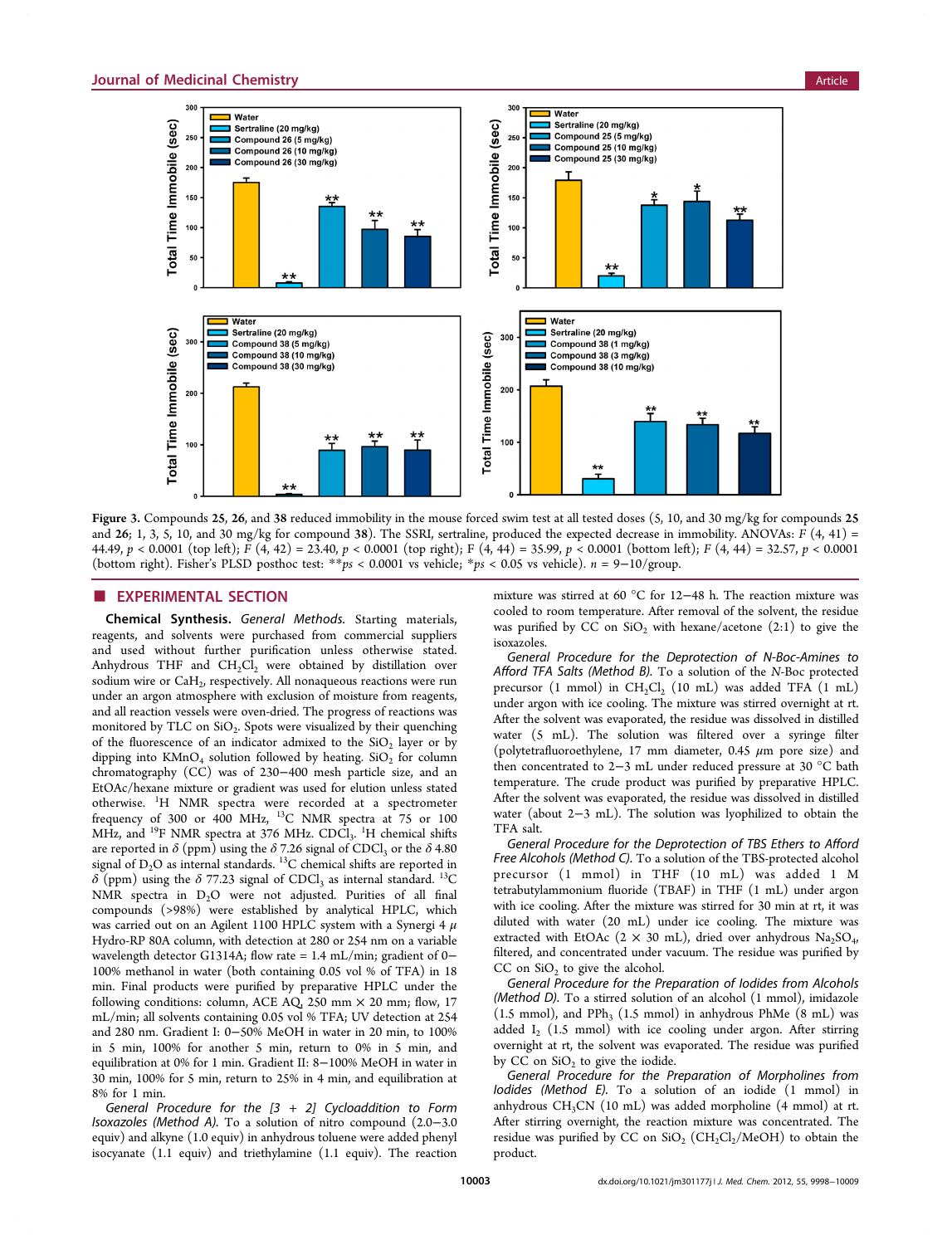General Procedure for the Preparation of Carbamates from Alcohols 14 and 19 (Method F). A solution of 14 or 19 (1 mmol), isocyanate (2 mmol), and 4-(dimethylamino)pyridine (DMAP; 0.1 mmol) in anhydrous toluene (5 mL) was stirred at 80 °C under Ar for 5 h. The solvent was removed under reduced pressure, and the residue was purified by CC on  $SiO<sub>2</sub>$  (acetone/hexane) to obtain the product.

General Procedure for O-Debenzylation to Afford Hydroxypyridines (Method G). To a solution of the Bn-protected hydroxypyridine (1 mmol) in MeOH (10 mL) was added 10% Pd/C (10%). A  $H_2$ balloon was connected after the atmosphere was exchanged three times with Ar. The reaction was allowed to proceed at rt for 2 h, then the catalyst was filtered off over Celite. The filtrate was evaporated, and the residue was purified by CC on  $SiO<sub>2</sub>$  (CHCl<sub>3</sub>/MeOH 30:1) to furnish the hydroxypyridine as a colorless oil.

General Procedure for the Mitsunobu Reaction of 2- (Hydroxymethyl)azetidine-1-carboxylic Acid tert-Butyl Ester or Compound 41 with Hydroxypyridines to Afford Alkoxylpyridines (Method H). In a 100 mL side arm flask with stir bar and argon balloon, tri-n-butylphosphine (1 mmol) was added dropwise in 5 min to a solution of N,N′-azodicarbonyldipiperidine (1 mmol) in anhydrous toluene (5 mL). Stirring was continued at rt for 30 min to complete the formation of the Mitsunobu reagent. A solution of the hydroxypyridine intermediate (0.6 mmol) and 2-(hydroxymethyl) azetidine-1-carboxylic acid tert-butyl ester or 41 (1 mmol) in anhydrous toluene (10 mL) was added to the Mitsunobu reagent at 0 °C within 45 min. The mixture was warmed to rt and stirred overnight. After removal of the solvent, the residue was purified by CC on  $SiO<sub>2</sub>$  (hexane/EtOAc 2:1 to 1:1) to furnish the desired product.

General Procedure for the Reduction of Acids or Acid Esters to Alcohols (Method I). To a solution of acid or acid ester (4 mmol) in 20 mL anhydrous THF was added under argon with ice cooling a 1 M solution of borane in THF (5 mL). The reaction mixture was stirred overnight at rt and then quenched with satd NH4Cl solution followed by extraction with EtOAc  $(2 \times 20 \text{ mL})$ . The combined organic layers were washed with water and brine, dried over  $Na<sub>2</sub>SO<sub>4</sub>$ , and evaporated to obtain the alcohol, which was used without further purification.

General Procedure for the Protection of Alcohols with TBS (Method J). To a solution of alcohol (3 mmol) and TBSCl (3 mmol) in 20 mL of anhydrous  $CH_2Cl_2$  were added DMAP (0.1 mmol) and  $Et<sub>3</sub>N$  (3 mmol). The reaction mixture was stirred overnight at rt. After removal of the solvent, the residue was purified by CC on  $SiO<sub>2</sub>$ (hexane/EtOAc 4:1) to obtain the desired product.

2(S)-[(5-Ethynylpyridin-3-yloxy)methyl]pyrrolidine-1-carboxylic Acid tert-Butyl Ester (6) and 3-Ethynyl-5-[(1-methyl-2(S) pyrrolidinyl)methoxy]pyridine (7). These two compounds were synthesized according to the previously reported methods for compound  $5^{17}$  $5^{17}$  $5^{17}$  Compound  $6:$  <sup>1</sup>H NMR (400 MHz, CDCl<sub>3</sub>)  $\delta$  8.01 (br, 2H), 7.11 (br, 1H), 3.93−3.67 (m, 3H), 3.13 (m, 3H), 1.80−1.65 (m, 4H), 1.26 (s, 9H). Compound 7: <sup>1</sup>H NMR (400 MHz, CDCl<sub>3</sub>)  $\delta$ 8.26 (s, 1H), 8.23 (s, 1H), 7.24 (s, 1H), 3.95 (m, 1H), 3.88 (m, 1H), 3.17 (s, 1H), 3.07 (t, 1H,  $J = 8.0$  Hz), 2.62 (m, 1H), 2.42 (s, 3H), 2.27 (m, 1H), 1.98 (m, 1H), 1.78−1.52 (m, 3H). 13C NMR (100 MHz, CDCl3): δ 154.6, 145.1, 138.3, 123.8, 119.5, 80.6, 80.3, 71.3, 64.2, 57.8, 41.8, 28.6, 23.1.

tert-Butyl(dimethyl)(3-nitropropoxy)silane (9). This compound was obtained from 8 employing methods I and J; pale-yellow oil; yield 56% over two steps. <sup>1</sup>H NMR (400 MHz, CDCl<sub>3</sub>)  $\delta$  4.50 (t, 2H,  $J = 6.8$  Hz), 3.71 (t, 2H,  $J = 5.6$  Hz), 2.20 (m, 2H), 0.89 (s, 9H), 0.05  $(s, 6H)$ .

tert-Butyl(dimethyl)(4-nitrobutoxy)silane (11). This compound was obtained from 10 employing methods I and J; pale- yellow oil; yield 62% in two steps. <sup>1</sup>H NMR (400 MHz, CDCl<sub>3</sub>)  $\delta$  4.43 (t, 2H, J = 6.0 Hz), 3.66 (t, 2H,  $J = 4.0$  Hz), 2.10 (m, 2H), 1.60 (m, 2H), 0.90 (s, 9H), 0.06 (s, 6H).

 $2-[5-[5-(S)Azetidin-2-ylmethoxy)-3-pyridinyl]-3-isoxazolyl]-ethanol$  (13). This compound was obtained from  $12^{17}$  $12^{17}$  $12^{17}$  employing method B and gradient I; colorless oil; yield 36% over two steps; purity 99.7%;  $\left[\alpha\right]_{D}^{20}$  –3.6 ( $c = 0.72$ , MeOH). <sup>1</sup>H NMR (400 MHz, D<sub>2</sub>O)  $\delta$  8.94 (s, 1H), 8.67 (s, 1H), 8.59 (s, 1H), 7.12 (s, 1H), 5.03– 5.01 (m, 1H), 4.65 (d, 2H, J = 2.0 Hz), 4.17−4.08 (m, 1H), 3.94 (t, 2H, J = 6.0 Hz), 3.00 (t, 2H, J = 6.4 Hz), 2.75–2.69 (m, 2H). <sup>13</sup>C NMR (100 MHz,  $D_2O$ )  $\delta$  163.4, 162.6, 162.3 (TFA), 156.3, 131.7, 130.0, 127.5, 127.4, 115.8 (TFA), 104.2, 67.7, 58.9, 58.1, 43.3, 28.0, 19.8. Anal. Calcd for  $C_{14}H_{17}N_3O_3.1.65TFA \cdot 0.7H_2O$  (FW 476): C, 43.65; H, 4.25; F, 19.75; N, 8.83. Found: C, 43.28; H, 3.87; F, 19.53; N, 8.56.

2(S)-[[5-[3-(2-Hydroxyethyl)-5-isoxazolyl]-3-pyridinyloxy]methyl] azetidine-1-carboxylic Acid tert-Butyl Ester (14). <sup>1</sup>H NMR (400 MHz, CDCl<sub>3</sub>)  $\delta$  8.48 (s, 1H), 8.28 (s, 1H), 7.53 (s, 1H), 6.55 (s, 1H), 4.48 (m, 1H), 4.32 (m, 1H), 4.11 (dd, 2H,  $J = 2.8$ , 10.0 Hz), 3.92 (t, 2H,  $J = 6.0$  Hz), 3.83 (t, 2H,  $J = 7.6$  Hz), 3.65 (br, 1H), 2.91(t, 2H,  $J =$ 6.2 Hz), 2.33−2.21 (m, 2H), 1.33 (s, 9H).

2(S)-[[5-[3-[3-[tert-Butyl(dimethyl)silanyloxy]propyl]-5-isoxazolyl]-pyridin-3-yloxy]methyl]azetidine-1-carboxylic Acid tert-butyl Ester (16). This was obtained from  $15^{17}$  $15^{17}$  $15^{17}$  employing method C; colorless oil; yield 62%. <sup>1</sup>H NMR (400 MHz, CDCl<sub>3</sub>)  $\delta$  8.48 (s, 1H), 8.27 (s, 1H), 7.49 (s, 1H), 6.44 (s, 1H), 4.42 (m, 1H), 4.28 (m, 1H), 4.07 (m, 1H), 3.76 (t, 2H,  $J = 7.0$  Hz), 3.66 (br, 1H), 3.60 (m, 2H), 2.72 (t, 2H, J = 7.8 Hz), 2.29−2.18 (m, 2H), 1.85 (m, 2H), 1.26 (s, 9H). <sup>13</sup>C NMR (100 MHz, CDCl<sub>3</sub>) δ 171.0, 166.4, 164.4, 156.1, 139.3, 117.4, 100.8, 79.7, 68.8, 61.1, 60.2, 47.2, 30.9, 28.2, 22.5, 20.9, 18.9, 14.0.

2(S)-[[5-[3-[2-[tert-Butyl(dimethyl)silanyloxy]ethyl]-5-isoxazolyl] pyridin-3-yloxy]methyl]pyrrolidine-1-carboxylic Acid tert-Butyl Ester (17). <sup>1</sup>H NMR (400 MHz, CDCl<sub>3</sub>)  $\delta$  8.53 (s, 1H), 8.30 (s, 1H), 7.66– 7.50 (m, 1H), 6.56 (s, 1H), 4.40−3.98 (m, 3H), 3.89 (t, 2H, J = 6.0 Hz), 3.38−3.29 (m, 2H), 2.89 (t, 2H, J = 6.0 Hz), 1.66−1.59 (m, 4H), 1.46 (s, 9H), 0.84 (s, 9H), 0.00 (s, 6H).

2-[5-[5-(2(S)Pyrrolidinylmethoxy)-3-pyridinyl-3-isoxazolyl] ethanol (18). This compound was obtained from 17 employing method B and gradient I; colorless oil; yield 31% over two steps; purity 99.6%;  $[\alpha]_{\text{D}}^{20}$  4.8 ( $c = 0.99$ , MeOH). <sup>1</sup>H NMR (400 MHz,  $D_2$ O)  $\delta$  8.94 (s, 1H), 8.64 (s, 1H), 8.54 (s, 1H), 7.13 (s, 1H), 4.70 (dd, 2H, J = 10.4, 3.2 Hz), 4.49 (dd, 2H, J = 10.0, 7.6 Hz), 4.20 (m, 1H), 3.96 (t, 2H, J = 8.0 Hz), 3.44 (t, 2H, J = 7.2 Hz), 3.02 (t, 2H, J = 6.2 Hz), 2.33 (m, 1H), 2.17−2.11 (m, 2H), 2.02−1.97 (m, 1H). 13C NMR (100 MHz,  $D_2O$ )  $\delta$  163.4, 162.7, 162.4 (TFA), 156.2, 131.9, 127.4, 127.2, 115.8 (TFA), 104.1, 67.8, 58.9, 57.9, 45.6, 28.0, 25.4, 23.0. Anal. Calcd for  $C_{15}H_{19}N_3O_3$ -2.35TFA (FW 557): C, 42.46; H, 3.86; F, 24.03; N, 7.54. Found: C, 42.66; H, 3.85; F, 24.17; N, 7.68.

2(S)-[[5-[3-(2-Hydroxyethyl)-5-isoxazolyl]-3-pyridinyloxy]methyl] pyrrolidine-1-carboxylic Acid tert-Butyl Ester (1**9**). <sup>1</sup>H NMR (400 MHz, CDCl<sub>3</sub>) δ 8.52 (s, 1H), 8.29 (s, 1H), 7.70−7.57 (m, 1H), 6.62− 6.57 (m, 1H), 4.22−4.12 (m, 3H), 3.97−3.89 (m, 3H), 3.36−3.31 (m, 3H), 2.72 (t, 2H, J = 6.2 Hz), 1.95−1.84 (m, 2H), 1.42 (s, 9H).

3-[5-[5-(2(S)-Pyrrolidinylmethoxy)-3-pyridinyl]-3-isoxazolyl]-1 propanol (21). This compound was obtained from 6 and 11 employing methods A and B and gradient I; colorless oil; yield 31% over two steps; purity 99.7%;  $[\alpha]_D^{20}$  5.4 ( $c = 0.5$ , MeOH). <sup>1</sup>H NMR  $(400 \text{ MHz}, \text{D}_2\text{O}) \delta 8.92 \text{ (s, 1H)}, 8.63 \text{ (s, 1H)}, 8.53 \text{ (s, 1H)}, 7.08 \text{ (s,$ 1H), 4.69 (dd, 2H, J = 10.8, 3.2 Hz), 4.49 (dd, 2H, J = 10.4, 7.6 Hz), 4.20 (m, 1H), 3.66 (t, 2H,  $J = 6.4$  Hz), 3.44 (t, 2H,  $J = 7.2$  Hz), 2.84 (t, 2H, J = 7.6 Hz), 2.32 (m, 1H), 2.11−2.00 (m, 2H), 2.00−1.94 (m, 1H). <sup>13</sup>C NMR (100 MHz, D<sub>2</sub>O) δ 165.4, 162.5, 162.2 (TFA), 156.2, 131.7, 129.9, 127.5, 127.2, 117.3 (TFA), 104.0, 67.8, 60.2, 57.9, 45.6, 41.2, 29.2, 25.4, 23.0, 21.5. Anal. Calcd for  $C_{16}H_{21}N_3O_3 \cdot 1.8TFA \cdot 0.8H_2O$  (FW 523): C, 45.01; H, 4.70; F, 19.62; N, 8.03. Found: C, 45.10; H, 4.47; F, 19.76; N, 7.81.

2-[5-[5-[(1-Methyl-2(S)-pyrrolidinyl)methoxy]-3-pyridinyl]-3 isoxazolyl]ethanol (23). This compound was obtained from 7 and 9 employing methods A and B and gradient I; colorless oil; yield 14% in two steps; purity 99.5%;  $[\alpha]_D^{20} -2.3$  ( $c = 0.61$ , MeOH). <sup>1</sup>H NMR  $(400 \text{ MHz}, D_2O)$   $\delta$  8.91 (s, 1H), 8.61 (s, 1H), 8.53 (s, 1H), 7.08 (s, 1H), 4.70 (dd, 1H,  $J = 2.6$ , 11.2 Hz), 4.54 (dd, 1H,  $J = 6.0$ , 10.8 Hz), 3.96 (m, 1H), 3.90 (t, 2H,  $J = 6.0$  Hz), 3.73 (m, 1H), 3.22 (m, 1H), 3.02 (s, 3H), 2.97 (t, 2H,  $J = 6.2$  Hz), 2.39 (m, 1H), 2.18 (m, 1H), 2.08 (m, 2H). 13C NMR (100 MHz, D2O) δ 163.4, 162.4, 162.3 (TFA), 156.1, 131.8, 129.8, 127.5, 127.4, 115.7 (TFA), 104.2, 66.8, 66.5, 58.9, 56.8, 40.2, 28.0, 25.4, 21.7. Anal. Calcd for  $\rm C_{16}H_{21}N_3O_3{\cdot}2.6TFA$  (FW 556): C, 42.45; H, 3.97; N, 7.01. Found: C, 42.47; H, 3.78; N, 7.01.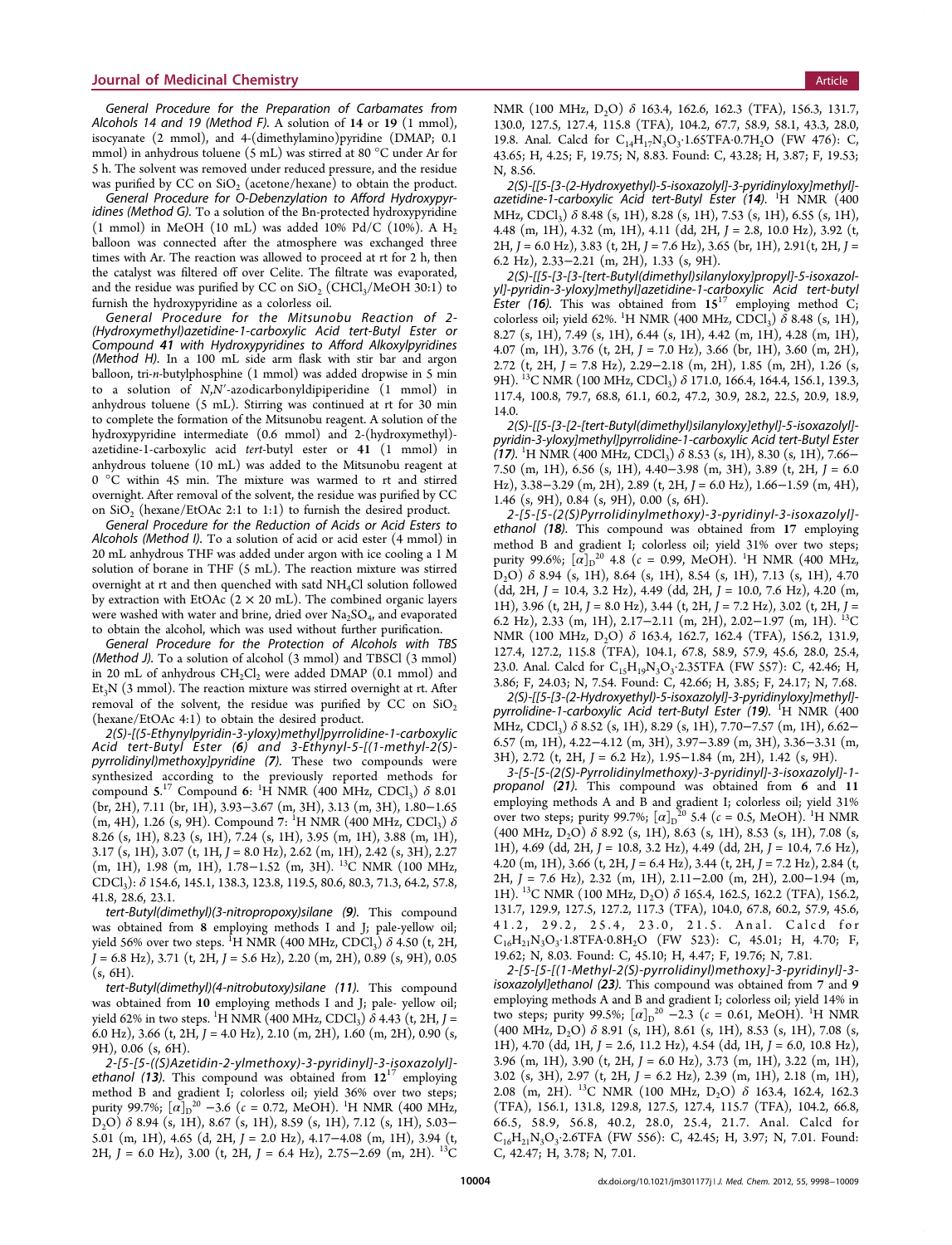3-(2(S)-Azetidinylmethoxy)-5-[3-(2-methoxyethyl)-5-isoxazolyl] pyridine (24). To a solution of compound 14 (150 mg, 0.4 mmol) in anhydrous DMF (3 mL) were added NaH (32 mg, 0.8 mmol, 60% in oil) under argon with ice cooling. After stirring at rt for 30 min, CH<sub>3</sub>I was added. The reaction mixture was quenched with satd NH4Cl and extracted with EtOAc (20 mL). The organic phase was washed with water ( $2 \times 15$  mL), dried over Na<sub>2</sub>SO<sub>4</sub>, and concentrated. The residue was purified by CC on  $SiO<sub>2</sub>$  (hexane/EtOAc) to obtain 2-[[5-[3-(2methoxyethyl)isoxazol-5-yl]pyridin-3-yloxy]methyl]azetidine-1-carboxylic acid *tert*-butyl ester (130 mg, 84%) as a colorless oil. <sup>1</sup>H NMR  $(400 \text{ MHz}, \text{CDCl}_3)$   $\delta$  8.56 (s, 1H), 8.33 (s, 1H), 7.56 (s, 1H), 6.54 (s, 1H), 4.50 (m, 1H), 4.35 (m, 1H), 4.15 (dd, 1H, J = 2.4, 10.0 Hz), 3.85  $(t, 2H, J = 7.6 Hz)$ , 3.66  $(t, 2H, J = 6.2 Hz)$ , 3.34  $(s, 3H)$ , 2.95  $(t, 2H, J)$  $= 6.4$  Hz), 2.35−2.22 (m, 2H), 1.36 (s, 9H). <sup>13</sup>C NMR (100 MHz, CDCl3) δ 166.7, 152.5, 156.3, 155.2, 139.7, 139.5, 124.3, 117.6, 101.3, 79.9, 70.5, 58.8, 47.4, 28.5, 26.8, 19.2.

The title compound was obtained from the preceding intermediate employing method B and gradient I; colorless oil; yield 45%; purity 99.7%;  $[\alpha]_{\text{D}}^{20}$  –3.5 (c = 0.97, MeOH). <sup>1</sup>H NMR (400 MHz, D<sub>2</sub>O)  $\delta$ 8.91 (s, 1H), 8.67 (d, 1H, J = 1.6 Hz), 8.56 (s, 1H), 7.09 (s, 1H), 5.01 (m, 1H), 4.64 (d, 2H, J = 3.6 Hz), 4.12 (m, 2H), 3.79 (t, 2H, J = 6.0 Hz), 3.34 (s, 3H), 3.02 (t, 2H, J = 6.0 Hz), 2.71 (q, 2H, J = 8.4 Hz).  $^{13}$ C NMR (100 MHz, D<sub>2</sub>O)  $\delta$  163.3, 162.6, 161.7 (TFA), 156.3, 131.7, 130.1, 127.4, 127.3, 115.9 (TFA), 104.1, 69.1, 67.7, 58.2, 57.4, 43.3, 40.5, 25.3, 19.8. Anal. Calcd for C<sub>15</sub>H<sub>19</sub>N<sub>3</sub>O<sub>3</sub>·2.05TFA·1H<sub>2</sub>O (FW 541): C, 42.40; H, 4.29; F, 21.59; N, 7.77. Found: C, 42.21; H, 4.09; F, 21.41; N, 7.82.

3-(2(S)-Azetidinylmethoxy)-5-[3-(3,3-difluoropropyl)-5 isoxazolyl]pyridine (25). To a solution of oxalyl chloride (54  $\mu$ L, 0.61 mmol) in anhydrous CH<sub>2</sub>Cl<sub>2</sub> (5 mL) was added dropwise at  $-78$  °C, a solution of anhydrous DMSO (54  $\mu$ L, 0.72 mmol) in anhydrous  $CH_2Cl_2$  (2 mL). This Swern reagent solution was stirred for another 15 min at the same temperature. A solution of alcohol 16 (140 mg, 0.36 mmol) in anhydrous  $CH_2Cl_2$  (2 mL) was added in 10 min. After stirring for 20 min, Et<sub>3</sub>N (310  $\mu$ L, 2.2 mmol) was added within 5 min. After maintaining the temperature for another 20 min, the reaction mixture was warmed slowly to rt. The mixture was washed with water  $(2 \times 5 \text{ mL})$ , dried over Na<sub>2</sub>SO<sub>4</sub>, and concentrated to obtain the aldehyde, which was carried on without further purification.

To a solution of triethylamine trihydrofluoride (120  $\mu$ L, 0.72 mmol) in CH<sub>2</sub>Cl<sub>2</sub> (2 mL) was successively added XtalFluor-E (125 mg, 0.54 mmol). A solution of the crude aldehyde in anhydrous  $CH_2Cl_2$  (2 mL) was slowly added, and the resulting mixture was stirred at rt for 2 h under argon. The reaction mixture was quenched with 5% aqueous  $\text{Na}_2\text{CO}_3$  solution and extracted with  $\text{CH}_2\text{Cl}_2$  (20 mL). The combined organic layers were washed with  $H_2O$ , brine, dried over  $Na_2SO_4$ , and evaporated. The residue was purified by CC on  $SiO<sub>2</sub>$  (hexane/acetone 4:1) to afford the desired product (105 mg, 71%, two steps) as a colorless oil. <sup>1</sup>H NMR (400 MHz, CDCl<sub>3</sub>)  $\delta$  8.56 (s, 1H), 8.36 (s, 1H), 7.59 (s, 1H), 6.50 (s, 1H), 5.94 (tt, 1H,  $J_{H-H}$  = 4.2 Hz,  $J_{H-F}$  = 56.4 Hz), 4.51 (m, 1H), 4.38 (m, 1H), 4.17 (dd, J = 2.8, 10.0 Hz), 3.87 (t, 2H, J = 7.6 Hz), 2.89 (t, 2H, J = 8.4 Hz), 2.37−2.20 (m, 4H), 1.38 (s, 9H). <sup>13</sup>C NMR (100 MHz, CDCl<sub>3</sub>)  $\delta$  167.3, 162.8, 156.4, 155.3, 140.0, 139.5, 124.1, 117.7, 116.2 (t,  $J_{C-F}$  = 240.0 Hz), 100.6, 80.0, 69.1, 60.1, 47.3, 32.3 (t,  $J_{C-F}$  = 21.8 Hz), 28.5, 19.3 (t,  $J_{C-F}$  = 6.4 Hz), 19.2. <sup>19</sup>F NMR (376 MHz, CDCl<sub>3</sub>)  $\delta$  –117.4 (dt, 2F, J<sub>H−F</sub> = 56.6, 17.1 Hz).

The title compound was obtained from the preceding intermediate employing method B and gradient II; colorless oil; yield 65%; purity 99.7%;  $[\alpha]_{\text{D}}^{20}$  –2.8 (c = 1.2, MeOH). <sup>1</sup>H NMR (400 MHz, D<sub>2</sub>O)  $\delta$ 8.90 (s, 1H), 8.68 (s, 1H), 8.52 (s, 1H), 6.05 (t, 1H,  $J_{H-F} = 56.2$  Hz), 5.04 (m, 1H), 4.65 (d, 2H, J = 3.2 Hz), 4.15 (m, 2H), 2.95 (t, 2H, J = 5.8 Hz), 2.74 (q, 2H, J = 8.4 Hz), 2.30 (m, 2H). <sup>13</sup>C NMR (100 MHz, D2O) δ 164.3, 162.8, 162.3 (TFA), 132.2, 130.6, 127.1, 126.7, 116.6 (t,  $J_{C-F}$  = 240.0 Hz), 115.8 (TFA), 103.8, 67.6, 58.1, 43.3, 30.8 (t,  $J_{C-F}$  = 21.4 Hz), 19.9, 18.0 (t,  $J_{C-F}$  = 6.6 Hz). <sup>19</sup>F NMR (376 MHz, D<sub>2</sub>O)  $\delta$ −75.6 (TFA), −117.3 (dt, 2F, JH−<sup>F</sup> = 56.4, 18.8 Hz). Anal. Calcd for  $C_{15}H_{17}F_2N_3O_2 \cdot 1.9TFA \cdot 0.75H_2O$  (FW 539): C, 41.86; H, 3.81; F, 27.12; N, 7.79. Found: C, 42.01; H, 3.84; F, 27.23; N, 7.61.

3-(2(S)-Azetidinylmethoxy)-5-[3-(3-fluoropropyl)-5-isoxazolyl] pyridine (26). To the solution of 16 (200 mg, 0.5 mmol), DMAP (6 mg, 0.05 mmol), and  $Et<sub>3</sub>N$  (0.17 mL, 1.25 mmol) in 10 mL of anhydrous  $CH_2Cl_2$  was added under argon with ice cooling p-TsCl (130 mg, 0.65 mmol). The reaction mixture was stirred overnight at rt. Purification by  $CC$  on  $SiO<sub>2</sub>$  (hexane/EtOAc) afforded the intermediate p-toluenesulfonate  $(240 \text{ mg}, 86\%)$  as a colorless oil.  $^1\text{H}$ NMR (400 MHz, CDCl<sub>3</sub>)  $\delta$  8.46 (s, 1H), 8.28 (s, 1H), 7.66 (d, 2H, J  $= 8.0$  Hz), 7.49 (s, 1H), 7.21 (d, 2H, J = 7.6 Hz), 6.37 (s, 1H), 4.44 (m, 1H), 4.31 (m, 1H), 4.09 (dd, 1H, J = 1.2, 10.0 Hz), 4.02 (t, 2H, J  $= 6.0$  Hz), 3.79 (t, 2H, J = 7.4 Hz), 2.67 (t, 2H, J = 7.4 Hz), 2.30 (s, 3H), 2.26−2.21 (m, 2H), 1.99 (m, 2H), 1.30 (s, 9H). 13C NMR (100 MHz, CDCl<sub>3</sub>) δ 166.7, 163.0, 156.1, 155.1, 144.8, 139.6, 139.2, 132.7, 129.8, 127.7, 117.3, 100.6, 79.6, 69.2, 68.8, 60.0, 53.5, 47.1, 43.9, 28.3, 27.1, 22.1, 21.5, 19.0. To a solution of the above p-toluenesulfonate (240 mg, 0.44 mmol) in 2 mL of anhydrous THF was added at rt 1 M TBAF in THF (3 mL, 3 mmol). After stirring for 3 h, the reaction mixture was quenched with satd NH4Cl and extracted with EtOAc (2 × 15 mL). The combined organic phases were washed with brine, dried over  $\text{Na}_2\text{SO}_4$ , and evaporated. The residue was purified by CC on  $\text{SiO}_2$  (CH<sub>2</sub>Cl<sub>2</sub>/MeOH 98:2) to afford the desired product (110 mg, 64%) as a colorless oil. <sup>1</sup>H NMR (400 MHz, CDCl<sub>3</sub>)  $\delta$  8.51 (s, 1H), 8.30 (s, 1H), 7.54 (s, 1H), 6.45 (s, 1H), 4.45 (dt, 1H,  $J_{H-F}$  = 46.8 Hz,  $J_{H-H}$  = 5.8 Hz), 4.46 (m, 1H), 4.33 (m, 1H), 4.12 (dd, 1H, J = 2.8, 10.0 Hz), 3.81 (t, 2H,  $J = 7.6$  Hz), 2.79 (t, 2H,  $J = 7.6$  Hz), 2.30 (m, 2H), 2.04 (m, 2H), 1.32 (s, 9H). <sup>13</sup>C NMR (100 MHz, CDCl<sub>3</sub>)  $\delta$ 166.8, 163.6, 156.2, 155.2, 139.7, 139.3, 124.1, 117.5, 100.7, 82.7 (d,  $J_{C-F}$  = 164.8 Hz), 79.7, 68.9, 60.2, 53.6, 43.9, 28.8 (d,  $J_{C-F}$  = 20.1 Hz), 28.4, 22.1 (d,  $J_{C-F}$  = 5.5 Hz), 19.0.

The title compound was obtained from the preceding intermediate employing method B and gradient II; colorless oil; yield 97%; purity 99.4%;  $[\alpha]_{D}^{20}$  –3.2 (c = 1.99, MeOH). <sup>1</sup>H NMR (400 MHz, D<sub>2</sub>O)  $\delta$ 8.89 (s, 1H), 8.67 (s, 1H), 8.52 (s, 1H), 7.07 (s, 1H), 5.03 (m, 1H), 4.66−4.60 (m, 3H), 4.50 (t, 1H, J = 5.4 Hz), 4.15 (m, 2H), 2.87 (t, 2H,  $J = 7.4$  Hz), 2.74 (t, 2H,  $J = 8.4$  Hz), 2.17–2.04 (m, 2H). <sup>13</sup>C NMR (100 MHz,  $D_2O$ )  $\delta$  165.4, 163.0, 162.3 (TFA), 156.5, 132.4, 130.9, 127.6, 127.1, 115.5 (TFA), 104.3, 83.9 (d,  $J_{C-F}$  = 158.4 Hz), 68.0, 58.5, 43.7, 27.9 (d,  $J_{C-F}$  = 19.5 Hz), 21.4 (d,  $J_{C-F}$  = 5.6 Hz), 20.2. <sup>19</sup>F NMR (376 MHz, D<sub>2</sub>O)  $\delta$  -74.2 (TFA), -217.8. Anal. Calcd for  $C_{15}H_{18}FN_3O_2 \cdot 1.65TFA \cdot 1.5H_2O$  (FW 506): C, 43.40; H, 4.51; F, 22.32; N, 8.30. Found: C, 43.36; H, 4.13; F, 22.05; N, 7.91.

4-[2-[5-[5-(2(S)-Azetidinylmethoxy)-3-pyridinyl]-3-isoxazolyl] ethyl]morpholine (27). This compound was obtained from 14 employing methods D, E, and B and gradient II; colorless oil; yield 63% over three steps; purity 99.4%;  $\overline{[a]}_{D}^{20}$  –4.5 ( $c = 0.62$ , MeOH).<br><sup>1</sup>H NMR (400 MHz, D,O)  $\delta$  8.95 ( $\varsigma$ , 1H) 8.70 ( $\varsigma$ , 1H) 8.58 ( $\varsigma$ , 1H) <sup>1</sup>H NMR (400 MHz, D<sub>2</sub>O)  $\delta$  8.95 (s, 1H), 8.70 (s, 1H), 8.58 (s, 1H), 7.16 (s, 1H), 5.04−5.02 (m, 1H), 4.65 (d, 2H, J = 2.0 Hz), 4.18−4.10  $(m, 1H)$ , 3.85 (t, 2H, J = 12.4 Hz), 3.68–3.62 (m, 4H), 3.37–3.26 (m, 4H), 2.73 (q, 2H, J = 12.4 Hz). <sup>13</sup>C NMR (100 MHz, D<sub>2</sub>O)  $\delta$  163.4, 162.2 (TFA), 160.8, 156.3, 131.9, 130.4, 127.3, 127.1, 115.8 (TFA), 103.9, 63.2, 58.1, 53.9, 51.4, 43.3, 20.2, 19.8. Anal. Calcd for  $C_{18}H_{24}N_4O_3.2.95TFA.0.65H_2O$  (FW 692): C, 41.45; H, 4.11; F, 24.28; N, 8.09. Found: C, 41.07; H, 3.73; F, 23.91; N, 7.90.

4-[2-[5-[5-(2(S)-Pyrrolidinylmethoxy)-3-pyridinyl]-3-isoxazolyl] ethyl]morpholine (28). This compound was obtained from 19 employing methods D, E, and B and gradient II; colorless oil; yield 57% over three steps; purity 98.8%;  $\left[\alpha\right]_{D}^{20} - 1.4$  ( $c = 0.36$ , MeOH).<br><sup>1</sup>H NMR (400 MHz, D, O)  $\delta$  8.89 ( $c$ , 1H  $I = 2.0$  Hz), 8.64 (d, 1H  $I = 1$ <sup>1</sup>H NMR (400 MHz, D<sub>2</sub>O)  $\delta$  8.89 (s, 1H, J = 2.0 Hz), 8.64 (d, 1H, J = 2.0 Hz), 8.54 (s, 1H), 7.14 (s, 1H), 4.68−4.66 (m, 1H), 4.47 (m, 1H), 4.15−4.11 (m, 3H), 3.83 (t, 2H, J = 12.4 Hz), 3.66−3.60 (m, 4H), 3.42 (t, 2H, J = 7.2 Hz), 3.35−3.28 (m, 4H), 2.32−2.30 (m, 1H), 2.17−2.09 (m, 1H), 2.00−1.98 (m, 1H). <sup>13</sup>C NMR (100 MHz, D<sub>2</sub>O) δ 163.3, 162.2 (TFA), 160.8, 156.2, 131.7, 130.2, 127.3, 127.1, 115.6 (TFA), 103.9, 99.6, 67.8, 63.2, 57.9, 53.9, 51.4, 45.6, 25.3, 23.0, 20.2. Anal. Calcd for C<sub>19</sub>H<sub>26</sub>N<sub>4</sub>O<sub>3</sub>·3TFA·0.5H<sub>2</sub>O: H, 42.32; C, 4.26; F, 24.1; N, 7.90. Found: C, 42.34; H, 4.15; F, 24.07; N, 7.79.

Ethylcarbamic Acid 2-[5-[5-(2(S)-Azetidinylmethoxy)-3-pyridinyl]- 3-isoxazolyl]ethyl Ester (29). This compound was obtained from 14 and ethyl isocyanate employing methods F and B and gradient I; cfolorless oil; yield 77% over two steps; purity 99.5%;  $[\alpha]_D^D$ <sup>20</sup> –3.6 (c = 0.39, MeOH). <sup>1</sup>H NMR (400 MHz, D<sub>2</sub>O)  $\delta$  8.87 (s, 1H), 8.70 (s, 1H), 8.50 (s, 1H), 7.11 (s, 1H), 5.03−4.99 (m, 1H), 4.63 (d, 2H, J =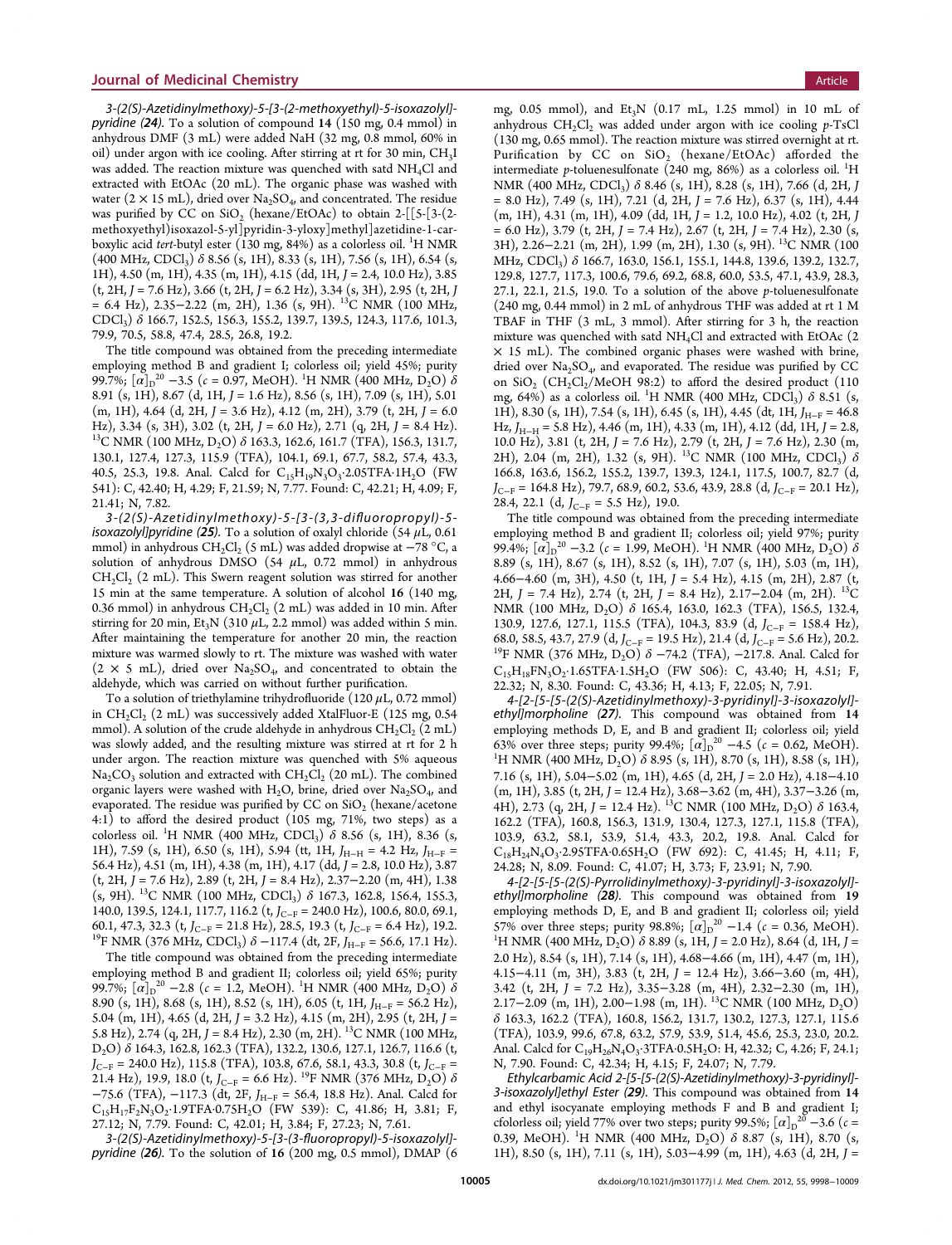3.6 Hz), 4.29 (t, 2H, J = 5.6 Hz), 4.19−4.06 (m, 2H), 3.05−2.96 (m, 4H), 2.71 (q, 2H, J = 8.4 Hz), 0.95 (t, 2H, J = 7.2 Hz). <sup>13</sup>C NMR (100 MHz, D<sub>2</sub>O) δ 162.7, 161.8 (TFA), 157.4, 156.2, 131.9, 130.5, 127.1, 126.8, 115.8 (TFA), 104.1, 67.6, 61.9, 58.1, 43.3, 35.0, 25.2, 19.8, 13.6. Anal. Calcd for  $C_{17}H_{22}N_4O_4$ :2.05TFA:0.15H<sub>2</sub>O (FW 583): C, 43.48; H, 4.21; F, 20.05; N, 9.61. Found: C, 43.43; H, 4.03; F, 19.87; N, 9.67.

Ethylcarbamic Acid 2-[5-[5-(2(S)-Pyrrolidinylmethoxy)-3-pyridinyl]-3-isoxazolyl]ethyl Ester (30). This compound was obtained from 19 and ethyl isocyanate employing methods F and B and gradient I; colorless oil; yield 42% over two steps; purity 99.8%;  $[\alpha]_{\text{D}}^{20}$  2.2 ( $\epsilon$  = 0.36, MeOH). <sup>1</sup>H NMR (400 MHz, D<sub>2</sub>O)  $\delta$  8.76 (s, 1H), 8.54 (d, 1H,  $J = 2.0$  Hz), 8.41 (s, 1H), 7.03 (s, 1H), 4.59–4.55 (m, 1H), 4.38 (t, 1H, J = 7.6 Hz), 4.21 (t, 2H, J = 6.0 Hz), 4.10−4.08 (m, 2H), 3.32 (t, 2H, J = 6.8 Hz), 2.97−2.87 (m, 4H), 2.22 (m, 1H), 2.06−1.90 (m, 2H), 1.89−1.84 (m, 1H), 0.86 (t, 3H, J = 7.2 Hz). <sup>13</sup>C NMR (100 MHz, D<sub>2</sub>O) δ 162.6, 162.5, 161.8 (TFA), 157.4, 156.2, 131.4, 129.9, 127.3, 127.2, 115.7 (TFA), 104.2, 67.8, 61.9, 57.8, 45.5, 35.0, 25.3, 25.1, 22.9, 13.5. Anal. Calcd for C<sub>18</sub>H<sub>24</sub>N<sub>4</sub>O<sub>4</sub>.2.65TFA-0.95H<sub>2</sub>O (FW 680): C, 41.17; H, 4.23; F, 22.22; N, 8.24. Found: C, 40.89; H, 3.94; F, 22; N, 8.12.

Phenylcarbamic Acid 2-[5-[5-(2(S)-Azetidinylmethoxy)-3-pyridinyl]-3-isoxazolyl]ethyl Ester (31). This compound was obtained from 14 and phenyl isocyanate employing methods F and B and gradient I; colorless oil; yield 31% over two steps; purity 99.2%;  $\lbrack \alpha \rbrack_{\text{D}}^{20}$  –2.5 ( $\mathfrak{c}$  = 0.28, MeOH). <sup>1</sup>H NMR (400 MHz, D<sub>2</sub>O)  $\delta$  8.71 (s, 1H), 8.55 (d, 1H,  $J = 2.0$  Hz), 8.30 (s, 1H), 7.17–7.10 (m, 4H), 7.00 (s, 1H), 6.95 (t, 1H, J = 6.8 Hz), 5.00−4.97 (m, 1H), 4.50 (d, 2H, J = 3.6 Hz), 4.38 (t, 2H, J = 6.0 Hz), 4.17−4.07 (m, 2H), 3.09 (t, 2H, J = 6.0 Hz), 2.71− 2.66 (m, 2H). <sup>13</sup>C NMR (100 MHz, D<sub>2</sub>O)  $\delta$  162.7, 162.5, 162.2 (TFA), 155.9, 154.6, 136.9, 131.9, 130.4, 128.6, 126.9, 126.3, 123.3, 118.7, 115.8 (TFA), 104.0, 67.5, 62.2, 58.1, 43.3, 25.1, 19.9. Anal. Calcd for  $C_{21}H_{22}N_4O_4 \cdot 1.8$ TFA $\cdot 0.05H_2O$  (FW 600): C, 49.20; H, 4.01; F, 17.08; N, 9.33. Found: C, 49.23; H, 3.98; F, 17.07; N, 9.31.

Phenylcarbamic Acid 2-[5-[5-(2(S)-Pyrrolidinylmethoxy)-3-pyridinyl]-3-isoxazolyl]ethyl Ester (32). This compound was obtained from 19 and phenyl isocyanate employing methods F and B and gradient I; colorless oil; yield 88% over two steps; purity 99.0%;  $\left[ \alpha \right] _0$   $^{\rm 20}$ 2.7 ( $c = 0.22$ , MeOH). <sup>1</sup>H NMR (400 MHz, D<sub>2</sub>O)  $\delta$  8.72 (s, 1H), 8.52 (s, 1H), 8.13 (s, 1H), 7.05−6.95 (m, 4H), 6.88 (s, 1H), 6.78−6.76 (m, 1H), 4.42−4.39 (m, 1H), 4.28−4.23 (m, 3H), 4.04−4.02 (m, 1H), 3.34 (t, 2H, J = 7.2 Hz), 2.95 (t, 2H, J = 5.6 Hz), 2.22–2.18 (m, 1H), 2.07−1.99 (m, 2H), 1.86−1.81 (m, 2H). <sup>13</sup>C NMR (100 MHz, D<sub>2</sub>O) δ 162.4, 162.3, 162.4 (TFA), 155.9, 154.1, 137.0, 131.3, 129.9, 128.4, 126.8, 126.3, 123.0, 118.3, 115.8 (TFA), 104.1, 67.6, 62.0, 57.8, 45.5, 25.4, 25.0, 22.9. Anal. Calcd for  $C_{22}H_{24}N_{4}O_{4}$ -2TFA (FW 636): C, 49.06; H, 4.12; F, 17.91; N, 8.80. Found: C, 49.15; H, 4.12; F, 18.18; N, 8.97.

3-(Benzyloxy)-5-ethynylpyridine (34). To a stirred solution/ suspension of 33 (1.85 g, 7.0 mmol),  $PPh_3$  (605 mg, 2.3 mmol), and CuI (530 mg, 2.8 mmol) in  $Et_3N$  (30 mL) was added  $PdCl<sub>2</sub>(PPh<sub>3</sub>)<sub>2</sub>$  (490 mg, 0.70 mmol). The mixture was stirred at room temperature for 30 min under argon, and then ethynyl- (trimethyl)silane (3.0 mL, 21.3 mmol) was added. After stirring at 60 °C for 24 h, the reaction mixture was concentrated. The residue was purified by CC on  $SiO<sub>2</sub>$  (hexane/acetone 3:1) to give the trimethylsilylalkyne (1.60 g, 81%) as a pale-brown solid. <sup>1</sup>H NMR (400 MHz, CDCl<sub>3</sub>)  $\delta$  8.31 (s, 1H), 8.30 (s, 1H), 7.43–7.31 (m, 6H), 5.03 (s, 2H), 3.21 (s, 1H).

To a solution of the above trimethylsilylalkyne (1.40 g, 5.0 mmol) in 10 mL of THF, 1 M TBAF in THF (8 mL) was added under argon with ice cooling. After stirring at rt for 1 h, the reaction mixture was quenched with water and extracted with EtOAc  $(2 \times 30 \text{ mL})$ . The combined organic layers were washed with brine, dried over  $Na<sub>2</sub>SO<sub>4</sub>$ , and evaporated. The residue was purified by CC on  $SiO_2$  (hexane/ EtOAc 4:1) to afford the desired product (750 mg, 72%) as white solid. <sup>1</sup>H NMR (400 MHz, CDCl<sub>3</sub>) δ 8.34 (s, 1H), 8.33 (s, 1H), 7.39− 7.24 (m, 6H), 5.03 (s, 2H), 3.21 (s, 1H). 13C NMR (100 MHz, CDCl3) δ 154.1, 145.3, 138.5, 135.7, 128.8, 128.4, 127.5, 124.0, 119.4, 80.7, 80.2, 70.3.

3-(Benzyloxy)-5-(3-ethyl-5-isoxazolyl)pyridine (35). This compound was obtained from 34 and 1-nitropropane employing method A; pale-yellow oil; yield 72%. <sup>1</sup>H NMR (400 MHz, CDCl<sub>3</sub>)  $\delta$  8.56 (s, 1H), 8.37 (s, 1H), 7.59 (s, 1H), 7.42−7.18 (m, 5H), 6.44 (s, 1H), 5.11  $(s, 2H)$ , 2.57 (q, 2H, J = 7.6 Hz), 1.29 (t, 3H, J = 7.6 Hz). <sup>13</sup>C NMR  $(100 \text{ MHz}, \text{CDCl}_3)$  δ 166.1, 165.5, 154.5, 139.3, 139.0, 135.3, 128.4, 128.0, 127.2, 117.3, 99.8, 70.1, 19.2, 12.2.

3-(Benzyloxy)-5-[3-(3,3,3-trifluoropropyl)-5-isoxazolyl]pyridine (36). This compound was obtained from 30 and 1,1,1-trifluoro-4 nitrobutane employing method A; pale-yellow oil; yield 72%. <sup>1</sup>H NMR  $(400 \text{ MHz}, \text{CDCl}_3) \delta 8.59 \text{ (s, 1H)}, 8.44 \text{ (d, 1H)}, J = 2.8 \text{ Hz}), 7.63 \text{ (t, 1H)}$ 1H, J = 2.2 Hz), 7.46−7.26 (m, 5H), 6.49 (s, 1H), 5.18 (s, 2H), 3.01 (m, 2H), 2.59 (m, 2H).

3-(Benzyloxy)-5-[3-[2-[tert-Butyl(dimethyl)silanyloxy]ethyl]-5 isoxazolyllpyridine (37). This compound was obtained from 30 and 9 employing method A; pale-yellow oil; yield 86%. <sup>1</sup>H NMR (400 MHz, CDCl3) δ 8.56 (s, 1H), 8.38 (s, 1H), 7.59 (s, 1H), 7.42−7.29 (m, 5H), 6.54 (s, 1H), 5.07 (s, 2H), 3.91 (t, 2H,  $J = 6.0$  Hz), 2.91 (t, 2H,  $J = 6.0$ Hz), 0.88 (s, 9H), 0.03 (s, 6H).

3-(2(S)-Azetidinylmethoxy)-5-(3-ethyl-5-isoxazolyl)pyridine (38). This compound was obtained from 35 and  $2(S)$ -(hydroxymethyl)azetidine-1-carboxylic acid tert-butyl ester employing methods G, H, and B and gradient I; colorless oil; yield 11% over three steps; purity 99.4%;  $\lceil \alpha \rceil_{\text{D}}^{\text{2}}$ <sup>20</sup> −4.2 (c = 1.11, MeOH). <sup>1</sup>H NMR (400 MHz, D<sub>2</sub>O)  $\delta$ 8.88 (s, 1H), 8.65 (s, 1H), 8.53 (s, 1H), 7.03 (s, 1H), 5.00 (m, 1H), 4.62 (d, 2H, J = 4.0 Hz), 4.17−4.04 (m, 2H), 2.75−2.67 (m, 4H), 1.23 (t, 3H, J = 7.6 Hz). <sup>13</sup>C NMR (100 MHz, D<sub>2</sub>O)  $\delta$  167.6, 162.5, 162.6 (TFA), 156.6, 132.0, 130.3, 127.9, 127.6, 116.1 (TFA), 104.2, 68.0, 58.5, 43.6, 20.2, 19.0, 11.5. Anal. Calcd for  $C_{14}H_{17}N_3O_2.3TFA.0.9H_2O$  (FW 538): C, 41.54; H, 3.95; F, 24.38; N, 7.81. Found: C, 41.73; H, 3.84; F, 24.39; N, 7.62.

3-(2(S)-Azetidinylmethoxy)-5-[3-(3,3,3-trifluoropropyl)-5 isoxazolyl]pyridine (39). This compound was obtained from 36 and  $2(S)$ -(hydroxymethyl)azetidine-1-carboxylic acid tert-butyl ester employing methods G, H, and B and gradient I; colorless oil; yield 12.5% over three steps; purity 99.7%;  $[\alpha]_D^{20} -3.3$  ( $c = 0.81$ , MeOH). <sup>1</sup>H NMR (400 MHz,  $D_2O$ )  $\delta$  8.84 (s, 1H), 8.60 (s, 1H), 8.49 (s, 1H), 7.03  $(s, 1H)$ , 4.93 (m, 1H), 4.56 (m, 2H), 4.04 (m, 2H), 2.95 (t, 2H, J = 7.4 Hz), 2.63 (m, 2H), 2.54 (m, 2H). <sup>13</sup>C NMR (100 MHz, D<sub>2</sub>O) δ 163.7, 163.0, 162.2 (TFA), 156.7, 131.9, 130.7, 127.4, 126.1 (q, J<sub>C−F</sub> = 229.0 Hz), 116.0 (TFA), 104.3, 68.0, 58.4, 43.6, 30.9 (q,  $J_{C-F}$  = 29.0 Hz), 20.2, 18.6. Anal. Calcd for  $C_{15}H_{16}F_3N_3O_2$  2.75TFA 1.05H<sub>2</sub>O (FW 613): C, 37.32; H, 3.19; F, 32.39; N, 6.37. Found: C, 37.25; H, 2.96; F, 32.18; N, 6.35.

2-(Hydroxymethyl)-3-azabicyclo[3.1.0]hexane-3-carboxylic Acid tert-Butyl Ester (41). To a solution of 40 (250 mg, 2 mmol) in 40 mL of half-saturated  $NAHCO<sub>3</sub>$  solution was added dropwise with ice cooling  $Boc_2O$  (870 mg, 4 mmol) in  $H_2O$  (11 mL) and THF (5 mL). After stirring overnight at rt, the solvent was evaporated. HCl (2 M, 20 mL) was added with ice cooling, and then the mixture was extracted with  $\mathrm{CH_2Cl_2}$  (3  $\times$  10 mL). The combined  $\mathrm{CH_2Cl_2}$  phases were dried over  $Na<sub>2</sub>SO<sub>4</sub>$  and concentrated to obtain 3-azabicyclo[3.1.0]hexane-2,3-dicarboxylic acid 3-tert-butyl ester, which was carried on without further purification.

To the solution of this intermediate in anhydrous THF (20 mL),  $BH<sub>3</sub>·THF$  in THF (1 M, 3 mL) was added under argon with ice cooling. After stirring at rt for 2 h, the reaction mixture was quenched with satd NH<sub>4</sub>Cl. The phases were separated, and the organic phase was washed with water and brine, dried over  $Na<sub>2</sub>SO<sub>4</sub>$ , and concentrated to obtain the title compound; colorless oil; yield 310 mg (73%) over two steps. <sup>1</sup>H NMR (400 MHz, CDCl<sub>3</sub>)  $\delta$  5.52 (br, 1H), 3.88 (m, 1H), 3.74 (m, 1H), 3.56 (m, 1H), 3.42−3.37 (m, 3H), 1.55 (m, 1H), 1.37 (s, 9H), 0.48 (m, 1H), 0.27 (m, 1H).

2-[5-[5-[(3(S,R)-Azabicyclo[3.1.0]-2(S)-hexyl)methoxy]-3-pyridinyl]-3-isoxazolyl]ethane (42). This compound was obtained from 35 and 41 employing methods G, H, and B and gradient I; colorless oil; yield 20% over three steps; purity 99.6%;  $\left[\alpha\right]_{D}^{\infty}$ 0 ( $c = 0.48$ , MeOH).<br><sup>1</sup>H NMR (400 MHz, D O) δ 8 89 (ε 1H) 8 63 (ε 1H) 8 50 (ε 1H). <sup>1</sup>H NMR (400 MHz, D<sub>2</sub>O)  $\delta$  8.89 (s, 1H), 8.63 (s, 1H), 8.50 (s, 1H), 7.06 (s, 1H), 4.50−4.33 (m, 2H), 3.61−3.52 (m, 2H), 2.77 (q, 2H, J = 7.6 Hz), 1.95 (m, 2H), 1.26 (t, 3H, J = 7.6 Hz), 0.92 (m, 1H), 0.65 (m,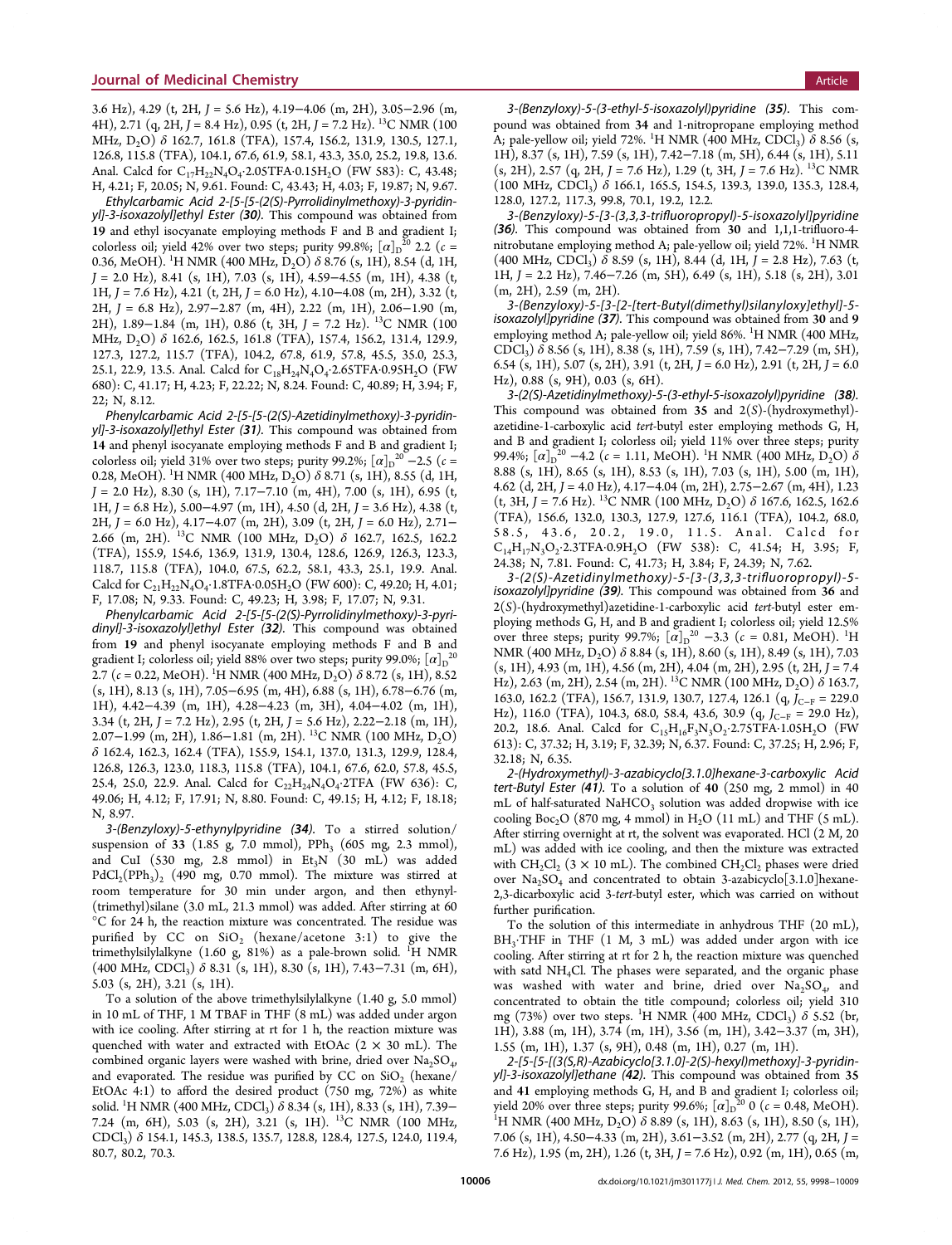1H). <sup>13</sup>C NMR (100 MHz, D<sub>2</sub>O) δ 167.3, 162.4 (TFA), 162.3, 156.1, 131.9, 130.1, 127.4, 126.9, 117.4 (TFA), 103.7, 67.8, 58.9, 47.4, 18.6, 15.6, 13.7, 11.1, 3.5. Anal. Calcd for  $C_{16}H_{19}N_3O_2$ :2.6TFA:0.9H<sub>2</sub>O (FW 554): C, 42.58; H, 3.94; F, 24.78; N, 7.03. Found: C, 42.25; H, 3.59; F, 24.50; N, 6.79.

2-[5-[5-[(3(S,R)-Azabicyclo[3.1.0]-2(S)-hexyl)methoxy]-3-pyridinyl]-3-isoxazolyl]ethanol (43). This compound was obtained from 37 and 41 employing methods G, H, and B and gradient I; colorless oil; yields of individual steps 72%, 61%, and 64%; purity 99.8%;  $\left[ \alpha \right] _0^{ \text{ } 20}$  $-0.4$  (c = 0.48, MeOH). <sup>1</sup>H NMR (400 MHz, D<sub>2</sub>O)  $\delta$  8.88 (s, 1H), 8.71 (s, 1H), 8.50 (s, 1H), 7.08 (s, 1H), 4.47−4.39 (m, 2H), 3.91 (t, 2H, J = 6.0 Hz), 3.57−3.48 (m, 2H), 2.96 (t, 2H, J = 5.8 Hz), 1.91 (m, 2H), 0.87 (m, 2H), 0.63 (m, 1H). <sup>13</sup>C NMR (100 MHz, D<sub>2</sub>O)  $\delta$ 163.7, 162.9, 162.5 (TFA), 156.6, 132.1, 130.4, 127.7, 127.4, 116.2 (TFA), 104.5, 68.2, 59.3, 47.7, 28.4, 15.9, 14.1, 3.9. Anal. Calcd for  $C_{16}H_{19}N_3O_3.2.5TFA.0.3H_2O$  (FW 549): C, 42.29; H, 3.76; F, 24.08; N, 7.10. Found: C, 42.29; H, 3.36; F, 23.68; N, 6.92.

General Procedures for Binding and Functional Studies. In Vitro Binding Studies. [<sup>3</sup>H] Epibatidine competition studies and broad-range screening were carried out by the National Institute of Mental Health's Psychoactive Drug Screening Program, contract no. HHSN-271-2008-00025-C (NIMH PDSP). For experimental details, please refer to the PDSP Web site<http://pdsp.med.unc.edu/>.

Cell Lines and Culture. Cell lines naturally or heterologously expressing specific, functional, human nAChR subtypes were used. The human clonal cell line TE671/RD naturally expresses human muscle-type  $\alpha$ 1\*-nAChRs, containing  $\alpha$ 1,  $\beta$ 1,  $\gamma$ , and  $\delta$  subunits, with function detectable using  $86Rb^+$  efflux assays. <sup>[23](#page-13-0)</sup> The human neuroblastoma cell line SH-SY5Y naturally expresses autonomic  $\alpha 3\beta 4^*$ nAChRs, containing  $\alpha$ 3,  $\beta$ 4, probably  $\alpha$ 5, and sometimes  $\beta$ 2 subunits and also displays function detectable using  $^{86}\mathrm{Rb}^+$  efflux assays.  $^{24}$  $^{24}$  $^{24}$  SH-SY5Y cells also express homopentameric  $\alpha$ 7-nAChRs. However, their function is not detected in the  $86Rb^+$  efflux assay under the conditions used. SH-EP1 human epithelial cells stably transfected with human  $\alpha$ 4 and  $\beta$ 2 subunits (SH-EP1-h $\alpha$ 4 $\beta$ 2 cells) have been established and the human  $\alpha$ 4 $\beta$ 2-nAChRs that they stably and heterologously express have been characterized with both ion flux and radioligand binding assays.<sup>[25](#page-13-0)</sup>

TE671/RD, SH-SY5Y, and transfected SH-EP1 cell lines were maintained as low passage number (1−26 from our frozen stocks) cultures to ensure stable expression of native or heterologously<br>expressed nAChRs as previously described.<sup>[23](#page-13-0)</sup> Cells were passaged once a week by splitting just-confluent cultures 1/300 (TE671/RD), 1/10 (SH-SY5Y), or 1/40 (transfected SH-EP1) in serum-supplemented

medium to maintain log-phase growth.<br><sup>86</sup>Rb<sup>+</sup> Efflux Assays. Function of nAChR subtypes was investigated using an established  ${}^{86}\text{Rb}^+$  efflux assay protocol. ${}^{23}$  ${}^{23}$  ${}^{23}$  The assay is specific for nAChR function under the conditions used, for example, giving identical results in the presence of 100 nM atropine to exclude possible contributions of muscarinic acetylcholine receptors. Cells harvested at confluence from 100 mm plates under a stream of fresh medium only (SH-SY5Y cells) or after mild trypsinization (Irvine Scientific, USA; for TE671/RD or transfected SH-EP1 cells) were then suspended in complete medium and evenly seeded at a density of 1.25−2 confluent 100 mm plates per 24-well plate (Falcon; ∼100−125 mg of total cell protein per well in a 500  $\mu$ L volume; poly L-lysine-coated for SH-SY5Y cells). After cells had adhered generally overnight, but no sooner than 4 h later, the medium was removed and replaced with 250  $\mu$ L per well of complete medium supplemented with ∼350000 cpm of 86Rb+ (NEN; counted at 40% efficiency using Cerenkov counting and the Packard TriCarb 1900 liquid scintillation analyzer). After at least 4 h and typically overnight,  ${}^{86}$ Rb<sup>+</sup> efflux was measured using the "flipplate" technique. Briefly, after aspiration of the bulk of <sup>86</sup>Rb<sup>+</sup> loading medium from each well of the "cell plate," each well containing cells<br>was rinsed with 2 mL of fresh <sup>86</sup>Rb<sup>+</sup> efflux buffer (130 mM NaCl, 5.4 mM KCl, 2 mM CaCl<sub>2</sub>, 5 mM glucose, and 50 mM HEPES; pH 7.4) to remove extracellular  $^{86}\text{Rb}^+$ . Following removal of residual rinse buffer by aspiration, the flip-plate technique was used again to simultaneously introduce 1.5 mL of fresh efflux buffer containing drugs of choice at indicated final concentrations from a 24-well "efflux/drug plate" into the wells of the cell plate. After a 9.5 min incubation, the

solution was "flipped" back into the efflux/drug plate, and any remaining buffer in the cell plate was removed by aspiration. Ten min after the initiation of the first drug treatment, a second efflux/drug plate was used to reintroduce the same concentrations of drugs of choice with the addition of an  $~\sim$ EC<sub>90</sub> concentration of the full agonist carbamylcholine for 5 min ( $\sim$ EC<sub>90</sub> concentrations were 200 µM for SH-EP1-hα4β2 cells, 2 mM for SHSY5Y cells, and 464 mM for TE671/RD cells). The second drug treatment was then flipped back into its drug plate, and the remaining cells in the cell plate were lysed and suspended by addition of 1.5 mL of 0.1 M NaOH with 0.1% sodium dodecyl sulfate to each well. Suspensions in each well were then subjected to Cerenkov counting (Wallac Micobeta Trilux 1450; 25% efficiency) after placement of inserts (Wallac 1450−109) into each well to minimize cross-talk between wells.

For quality control and normalization purposes, the sum of  $86\mathrm{Rb}^+$  in cell plates and efflux/drug plates was defined to confirm material balance (i.e., that the sum of  $86Rb^+$  released into the efflux/drug plates and <sup>86</sup>Rb<sup>+</sup> remaining in the cell plate were the same for each well). Similarly, the sum of  $86Rb$ <sup>+</sup> in cell plates and efflux/drug plates also determined the efficiency of <sup>86</sup>Rb<sup>+</sup> loading (the percentage of applied  $86Rb$ <sup>+</sup> actually loaded into cells). Furthermore, the sum of  $86Rb$ <sup>+</sup> in cell plates and the second efflux/drug plates defined the amount of intracellular  $86Rb$ <sup>+</sup> available at the start of the second 5 min assay and were used to normalize nAChR function assessed.

For each experiment, in one set of control samples, total  $86Rb^+$ efflux was assessed in the presence of a fully efficacious concentration of carbamylcholine alone (1 mM for SH-EP1-h $\alpha$ 4 $\beta$ 2 and TE671/RD cells, or 3 mM for SH-SY5Y cells). Nonspecific  ${}^{86}\text{Rb}^+$  efflux in another set of control samples was measured either in the presence of the fully efficacious concentration of carbamylcholine plus 100 μM mecamylamine, which gave full block of agonist-induced and spontaneous nAChR-mediated ion flux, or in the presence of efflux buffer alone. Both determinations of nonspecific efflux were equivalent. Specific efflux was then taken as the difference in control samples between total and nonspecific  $86Rb^+$  efflux. The same approaches were used to define total, nonspecific, and specific ion flux responses in samples subjected to the second 5 min exposure to test drug with or without carbamylcholine at its ∼EC<sub>90</sub> concentration.

Intrinsic agonist activity of test drugs was ascertained during the first 9.5 min of the initial 10 min exposure period using samples containing test drug only at different concentrations and was normalized, after subtraction of nonspecific efflux, to specific efflux in carbamylcholin control samples. Specific  $86Rb$ <sup>+</sup> efflux elicited by test drug as a percentage of specific efflux in carbamylcholine controls was the same in these samples whether measured in absolute terms or as a percentage of loaded  $^{86}\text{Rb}^+$ . Even in samples previously giving an efflux response during the initial 10 min exposure to a partial or full agonist, residual intracellular  $86Rb$ <sup>+</sup> was adequate to allow assessment of nAChR function in the secondary 5 min assay. However, care was needed to ensure that data were normalized to the amount of intracellular  ${}^{86}$ Rb<sup>+</sup> available at the time of the assay, as absolute levels of total, nonspecific, or specific efflux varied in cells partially depleted of intracellular 86Rb+ due to action of any agonist present during the 10 min drug exposure period. That is, calculations of specific efflux as a percentage of loaded  $86Rb+$  typically were corrected for any variation in the electrochemical gradient of  $86Rb$ <sup>+</sup> created by intracellular ion depletion after the first (agonism/pretreatment) drug treatment.

Ion flux assays ( $n \geq 3$  separate studies for each drug and cell line combination) were fit to the Hill equation,  $F = F_{\text{max}}/(1 + (X/EC_{50})^n)$ where *F* is the percentage of control,  $F_{\text{max}}$  for EC<sub>50</sub> (*n* > 0 for agonists) or IC<sub>50</sub> ( $n < 0$  for antagonists) values using Prism 4 (GraphPad, San Diego, USA). Most ion flux data were fit allowing maximum and minimum ion flux values to be determined by curve fitting but in some cases, where antagonists or agonists had weak functional potency, minimum ion flux was set at 0% of control or maximum ion flux was set at 100% of control, respectively.

Determinations of ligand agonist efficacy at HS or LS  $\alpha$ 4 $\beta$ 2-nAChR were made by extrapolations of results in each of several experiments plotting the maximal efficiacy of the test ligand against the efficacy of 1  $\mu$ M compound 2, which is a full agonist at HS  $\alpha$ 4 $\beta$ 2-nAChRs but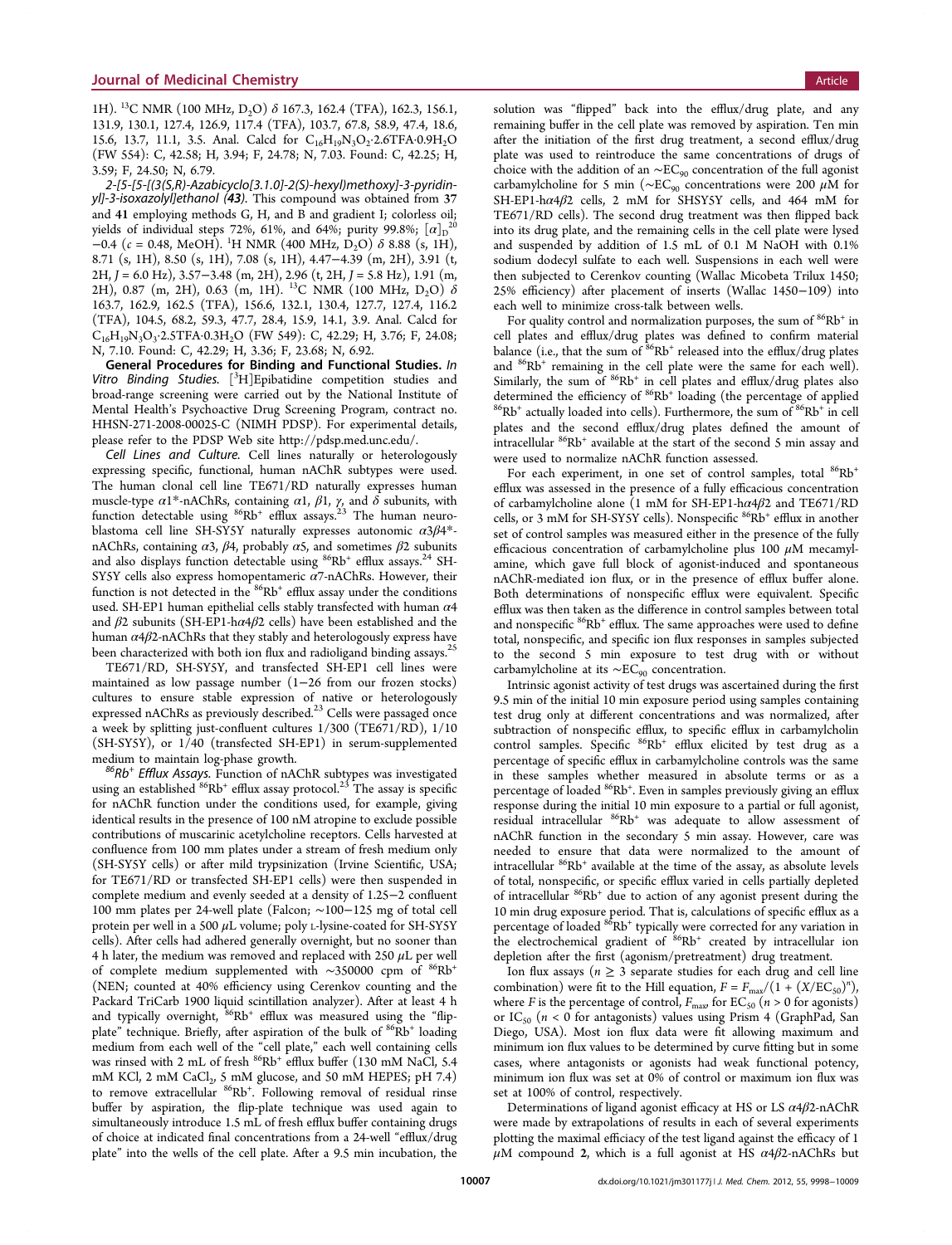#### <span id="page-12-0"></span>**Journal of Medicinal Chemistry Article** Article 30 and 2008 and 2008 and 2008 and 2008 and 2008 and 2008 and 200

inactive at LS  $\alpha$ 4 $\beta$ 2-nAChRs. These two  $\alpha$ 4 $\beta$ 2-nAChR isoforms are spontaneously expressed in different ratios in cells assayed in different experiments performed with different cell batches. However, determinations of compound 2 efficacy relative to that of carbamylcholine, which is the reference full agonist at both receptor isoforms, can be used to define the response proportion due to compound 2 activated HS  $\alpha$ 4 $\beta$ 2-nAChRs in the cells being studied (typically varying from 25 to 60%). Thus, extrapolation of results for efficacy of the test ligand on one axis to the origin (0% compound 2 response or HS  $\alpha$ 4 $\beta$ 2-nAChR expression) or the maximum extreme (100%) compound 2 response or HS  $\alpha$ 4 $\beta$ 2-nAChR expression) on the other axis allows separate determination of the test ligand's activity if it were acting a pure populations of LS or HS  $\alpha$ 4 $\beta$ 2-nAChRs. Just as is the case for compound 2, the test ligands are partial agonists at the mixture of  $\alpha$ 4 $\beta$ 2-nAChR isoforms because they are inactive (efficiacy ~0% of that of a full agonist) at LS  $\alpha$ 4 $\beta$ 2-nAChR but active at HS  $\alpha$ 4 $\beta$ 2nAChR, usually with an efficacy at the latter that is less than or comparable to that of compound 2 (Table [2](#page-5-0)).

General Procedures for Behavioral Studies. Animals. BALB/cJ male mice (8−10 weeks old at testing) were obtained from Jackson Laboratory (Bar Harbor, ME, USA). Mice were housed four to a cage in a colony room maintained at  $22 \pm 2$  °C on a 12 h light−dark cycle. All animal experiments were conducted in accordance with the NIH Guide for the Care and Use of Laboratory Animals and the PsychoGenics Animal Care and Use Committee.

Drugs. Compounds 25, 26, and 38 were synthesized as described above, and sertraline was purchased from Toronto Research Chemicals (Ontario, Canada). All compounds were dissolved in water and administered by intraperitoneal (IP) injection in a volume of 10 mL/ kg.

Mouse Forced Swim Test. Procedures were based on those previously described.<sup>[25](#page-13-0)</sup> Mice were individually placed into clear glass cylinders (15 cm tall  $\times$ 10 cm wide, 1 L beakers) containing 23  $\pm$  1 °C water 12 cm deep (approximately 800 mL). Mice were administered vehicle, the SSRI sertraline (20 mg/kg) as a positive control, or test compound (25, 26, or 38; 5, 10, 30 mg/kg. Compound 38 was also tested at 1 and 3 mg/kg.) Thirty minutes following IP administration, mice were placed in the water, and the time the animal spent immobile was recorded over a 6 min trial. Immobility was defined as the postural position of floating in the water.

Statistical Analysis. Data were analyzed with Analysis of Variance (ANOVA) with treatment group (vehicle, sertraline, or compound 25, 26, or 38) as the between-group variable and total time immobile (seconds over the 6 min trial) as the dependent variable. Significant main effects were followed up with the post hoc Fisher's LSD test.

#### ■ AUTHOR INFORMATION

#### Corresponding Author

\*Phone: +1-312-996-7577. Fax: +1-312-996-7107. E-mail: [kozikowa@uic.edu.](mailto:kozikowa@uic.edu)

#### Notes

The authors declare no competing financial interest.

#### ■ ACKNOWLEDGMENTS

This research was supported by award no. U19MH085193 from the National Institute of Mental Health. The Phoenix research component was also supported in part by the Barrow Neurological Foundation and was conducted in part in the Charlotte and Harold Simensky Neurochemistry of Alzheimer's Disease Laboratory. The content is solely the responsibility of the authors and does not necessarily represent the official views of the National Institute of Mental Health or the National Institutes of Health. We thank the PDSP program for performing binding affinity assays. We thank Dr. Werner Tü eckmantel and Dr. Hendra Gunosewoyo for their assistance in proofreading the manuscript.

#### ■ ABBREVIATIONS USED

CNS, central nervous system; AD, Alzheimer's disease; ADHD, attention deficit hyperactivity disorder; NIMH-PDSP, National Institute of Mental Health Psychoactive Drug Screening Program; nAChR(s), nicotinic acetylcholine receptor(s); TCA, tricyclic antidepressant; FST, forced swim test; SAR, structure−activity relationship; SSRI, selective serotonin reuptake inhibitor; CC, column chromatography; rt, room temperature; TFA, trifluoroacetic acid; HS, high-sensitivity; LS, low-sensitivity

#### ■ REFERENCES

(1) Changeux, J. P. Nicotine addiction and nicotinic receptors: lessons from genetically modified mice. Nature Rev. Neurosci. 2010, 11, 389−401.

(2) Gotti, C.; Clementi, F.; Fornari, A.; Gaimarri, A.; Guiducci, S.; Manfredi, I.; Moretti, M.; Pedrazzi, P.; Pucci, L.; Zoli, M. Structural and functional diversity of native brain neuronal nicotinic receptors. Biochem. Pharmacol. 2009, 78, 703−711.

(3) McGehee, D. S.; Heath, M. J.; Gelber, S.; Devay, P.; Role, L. W. Nicotine enhancement of fast excitatory synaptic transmission in CNS by presynaptic receptors. Science 1995, 269, 1692−1696.

(4) Shytle, R. D.; Silver, A. A.; Lukas, R. J.; Newman, M. B.; Sheehan, D. V.; Sanberg, P. R. Nicotinic acetylcholine receptors as targets for antidepressants. Mol. Psychiatry 2002, 7, 525−535.

(5) Mineur, Y. S.; Picciotto, M. R. Nicotine receptors and depression: revisiting and revising the cholinergic hypothesis. Trends Pharmacol. Sci. 2010, 31, 580−586.

(6) Philip, N. S.; Carpenter, L. L.; Tyrka, A. R.; Price, L. H. Nicotinic acetylcholine receptors and depression: a review of the preclinical and clinical literature. Psychopharmacology (Berlin) 2010, 212, 1−12.

(7) Caldarone, B. J.; Harrist, A.; Cleary, M. A.; Beech, R. D.; King, S. L.; Picciotto, M. R. High-affinity nicotinic acetylcholine receptors are required for antidepressant effects of amitriptyline on behavior and hippocampal cell proliferation. Biol. Psychiatry 2004, 56, 657−664.

(8) Rabenstein, R. L.; Caldarone, B. J.; Picciotto, M. R. The nicotinic antagonist mecamylamine has antidepressant-like effects in wild-type but not beta2- or alpha7-nicotinic acetylcholine receptor subunit knockout mice. Psychopharmacology (Berlin) 2006, 189, 395−401.

(9) Caldarone, B. J.; Wang, D.; Paterson, N. E.; Manzano, M.; Fedolak, A.; Cavino, K.; Kwan, M.; Hanania, T.; Chellappan, S. K.; Kozikowski, A. P.; Olivier, B.; Picciotto, M. R.; Ghavami, A. Dissociation between duration of action in the forced swim test in mice and nicotinic acetylcholine receptor occupancy with sazetidine, varenicline, and 5-I-A85380. Psychopharmacology (Berlin) 2011, 217, 199−210.

(10) Andreasen, J. T.; Nielsen, E. O.; Christensen, J. K.; Olsen, G. M.; Peters, D.; Mirza, N. R.; Redrobe, J. P. Subtype-selective nicotinic acetylcholine receptor agonists enhance the responsiveness to citalopram and reboxetine in the mouse forced swim test. J. Psychopharmacol. 2011, 25, 1347−1356.

(11) Lippiello, P. M.; Beaver, J. S.; Gatto, G. J.; James, J. W.; Jordan, K. G.; Traina, V. M.; Xie, J.; Bencherif, M. TC-5214 (S-(+)-mecamylamine): a neuronal nicotinic receptor modulator with antidepressant activity. CNS Neurosci. Ther. 2008, 14, 266−277.

(12) A Study to Assess the Efficacy and Safety of TC-5214 as an Adjunct Therapy in Patients With Major Depressive Disorder (MDD). [http://](http://clinicaltrials.gov/ct2/show/NCT01157078?term=TC5214&rank=17) [clinicaltrials.gov/ct2/show/NCT01157078?term=TC5214&rank=17](http://clinicaltrials.gov/ct2/show/NCT01157078?term=TC5214&rank=17); U.S. National Institutes of Health: Bethesda, MD, 2011; (accessed December 29, 2011).

(13) Sullivan, J. P.; Donnelly-Roberts, D.; Briggs, C. A.; Anderson, D. J.; Gopalakrishnan, M.; Piattoni-Kaplan, M.; Campbell, J. E.; McKenna, D. G.; Molinari, E.; Hettinger, A. M.; Garvey, D. S.; Wasicak, J. T.; Holladay, M. W.; Williams, M.; Arneric, S. P. A-85380 [3-(2(S)-azetidinylmethoxy) pyridine]: in vitro pharmacological properties of a novel, high affinity alpha4beta2 nicotinic acetylcholine receptor ligand. Neuropharmacology 1996, 35, 725−734.